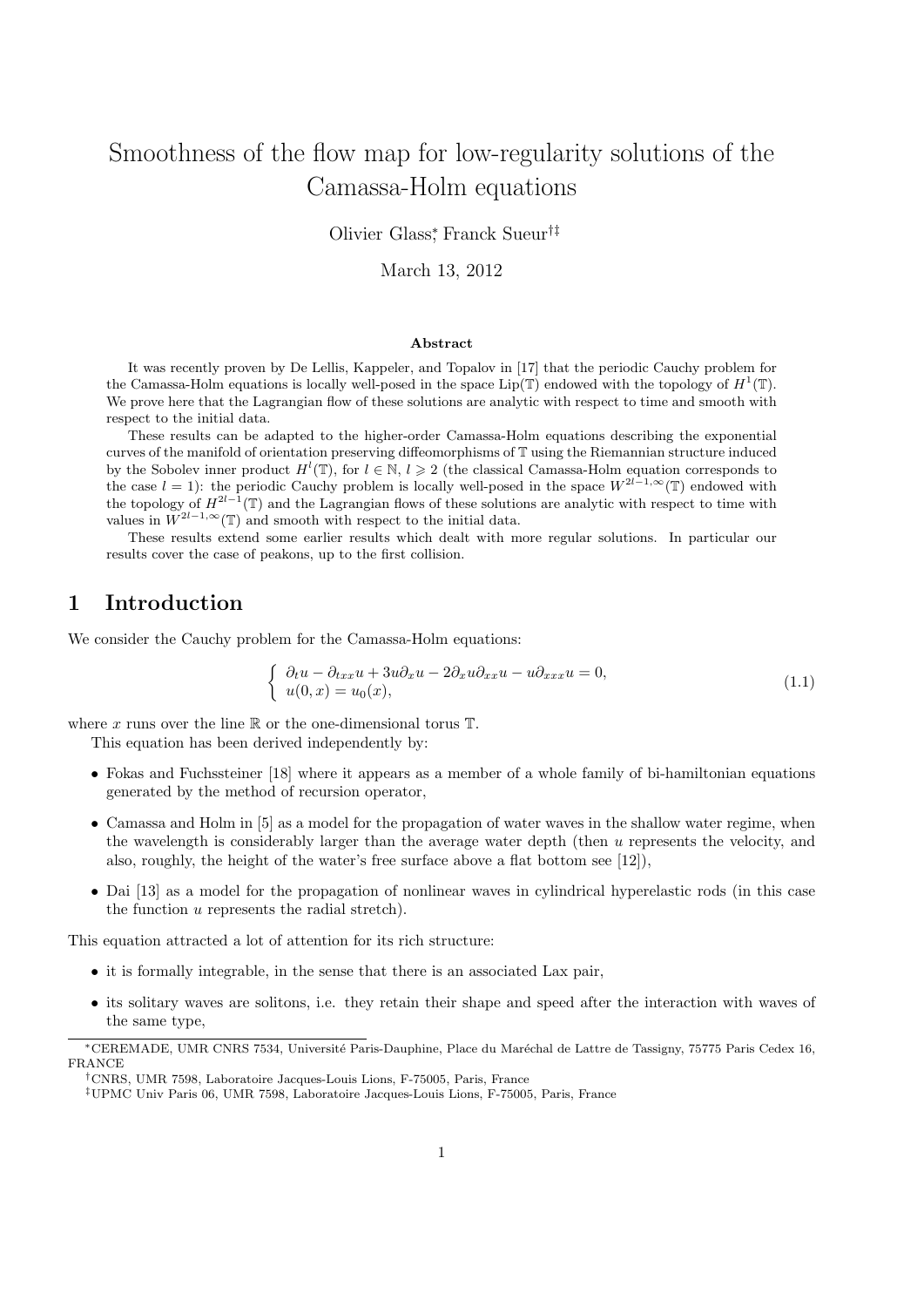• the Camassa-Holm equation possesses not only solutions that are global in time but models also wave breaking in finite time. Wave breaking is an important physical phenomenon which is not captured by the other standard shallow water equations, as for example the KdV equation, and therefore makes the Camassa-Holm equation particularly interesting in that context.

Applying the operator  $(\partial_x^2 - 1)^{-1}$  to the equation (1.1) we get the following non local form of the Camassa-Holm equations:

$$
\begin{cases} \n\partial_t u + \partial_x (\frac{1}{2}u^2 + P) = 0, \\
-(\partial_x^2 - 1)P = u^2 + \frac{1}{2}(\partial_x u)^2,\n\end{cases} \tag{1.2}
$$

which have a sense in S' for all u in  $L^1_{loc}(\mathbb{R}; H^1)$ , where  $H^1$  denotes the usual Sobolev space of order 1. This space  $H<sup>1</sup>$  may appear as a very natural space to study this equation since, formally, the solutions of (1.2) preserves the  $H^1$  norm. Actually one gets a better insight into this time-invariance of the  $H^1$  norm by introducing the quantity

$$
m := u - \partial_x^2 u. \tag{1.3}
$$

This quantity  $m$  plays a special role in the theory. It can be compared to the vorticity for the incompressible Euler equation. Moreover, if the equation is set on  $\mathbb{R}$ , integrating by parts and using that the relation (1.3) can be inverted into the formula

$$
u(x) = \frac{1}{2} \int_{\mathbb{R}} m(y)e^{-|x-y|} dy,
$$
\n(1.4)

we obtain that the square of the  $H^1$  norm

$$
||u||_{H^{1}(\mathbb{R})}^{2} = \frac{1}{2} \int_{\mathbb{R}} \int_{\mathbb{R}} m(y) m(x) e^{-|x-y|} dx dy
$$
\n(1.5)

can be reinterpreted as an interaction energy.

Yet the well-posedness of the equation (1.2) for initial data  $u_0$  in  $H^1$  is a difficult issue. The first results of well-posedness were obtained for smoother data. For instance Constantin and Escher [8] first established the well-posedness of the equation (1.1) for  $u_0$  in the Sobolev space  $H^3(\mathbb{R})$ , by applying Kato's theory for a hyperbolic quasi-linear PDE satisfied by m.

It has been subsequently proved by various methods that the problem (1.2) is locally well-posed in the Sobolev space  $H^s(\mathbb{R})$  with  $s > 3/2$  in [31, 26, 28, 14, 15]. These results hold only for a finite time interval, as it may appear a point where the profile of  $u$  steepens gradually and ultimately the slope becomes vertical. In the context of water waves, this corresponds to the breaking of a wave, see the paper of Constantin and Escher [9] (see also the recent paper [2]). In [15], Danchin have extended well-posedness to the Besov space  $B_{2,1}^{\frac{3}{2}}(\mathbb{R})$ .

In [28] G. Misiolek proved that (1.2) is locally well-posed in the space  $C^1(\mathbb{T})$  of continuously differentiable functions of the one-dimensional torus T. Finally De Lellis, Kappeler, and Topalov [17] recently proved that the equation (1.2) set on the torus T is well-posed in  $W^{s,p}(\mathbb{T}) \cap \text{Lip}(\mathbb{T})$ , endowed with the topology of  $W^{s,p}(\mathbb{T})$ , provided that  $1 \leq s < 2$  and  $1 \leq p < +\infty$ . We rephrase their result here, only in the case  $p = 2$ , for sake of simplicity.

**Theorem 1** ([17]). Let  $u_0$  be in Lip(T). Then there exists  $T > 0$  and a unique solution

$$
u \in C((-T,T), (Lip(\mathbb{T}), \sigma_{H^1(\mathbb{T})})) \cap C^1((-T,T); (L^{\infty}(\mathbb{T}), \sigma_{L^2(\mathbb{T})}))
$$

of (1.2). Moreover for any  $u_0$  in Lip(T) there exists  $T > 0$  and a neighborhood V of  $u_0$  in  $(Lip(T), \sigma_{H^1(T)})$  such that the map  $\sqrt{C(1-\pi \pi)}$  ( $\tau$ )  $\sqrt{\pi}$ 

$$
\begin{cases}\n\mathcal{V} \to C((-T,T);(Lip(\mathbb{T}),\sigma_{H^1(\mathbb{T})})) \cap C^1((-T,T);(L^{\infty}(\mathbb{T}),\sigma_{L^2(\mathbb{T})})),\\ u_0 \mapsto \text{ the corresponding solution } u \text{ of } (1.2)\n\end{cases} \tag{1.6}
$$

is well-defined and continuous.

In the statement above the notation  $(Lip(\mathbb{T}), \sigma_{H^1(\mathbb{T})})$  and  $(L^{\infty}(\mathbb{T}), \sigma_{L^2(\mathbb{T})})$  means that the space  $Lip(\mathbb{T})$  and  $L^{\infty}(\mathbb{T})$  are respectively endowed with the topology of  $H^1(\mathbb{T})$  and  $L^2(\mathbb{T})$ . It is shown in [17, Section 1.2] that the solution u given by Theorem 1 may not be continuous with respect to time in the space  $Lip(\mathbb{T})$ , endowed with its usual strong topology.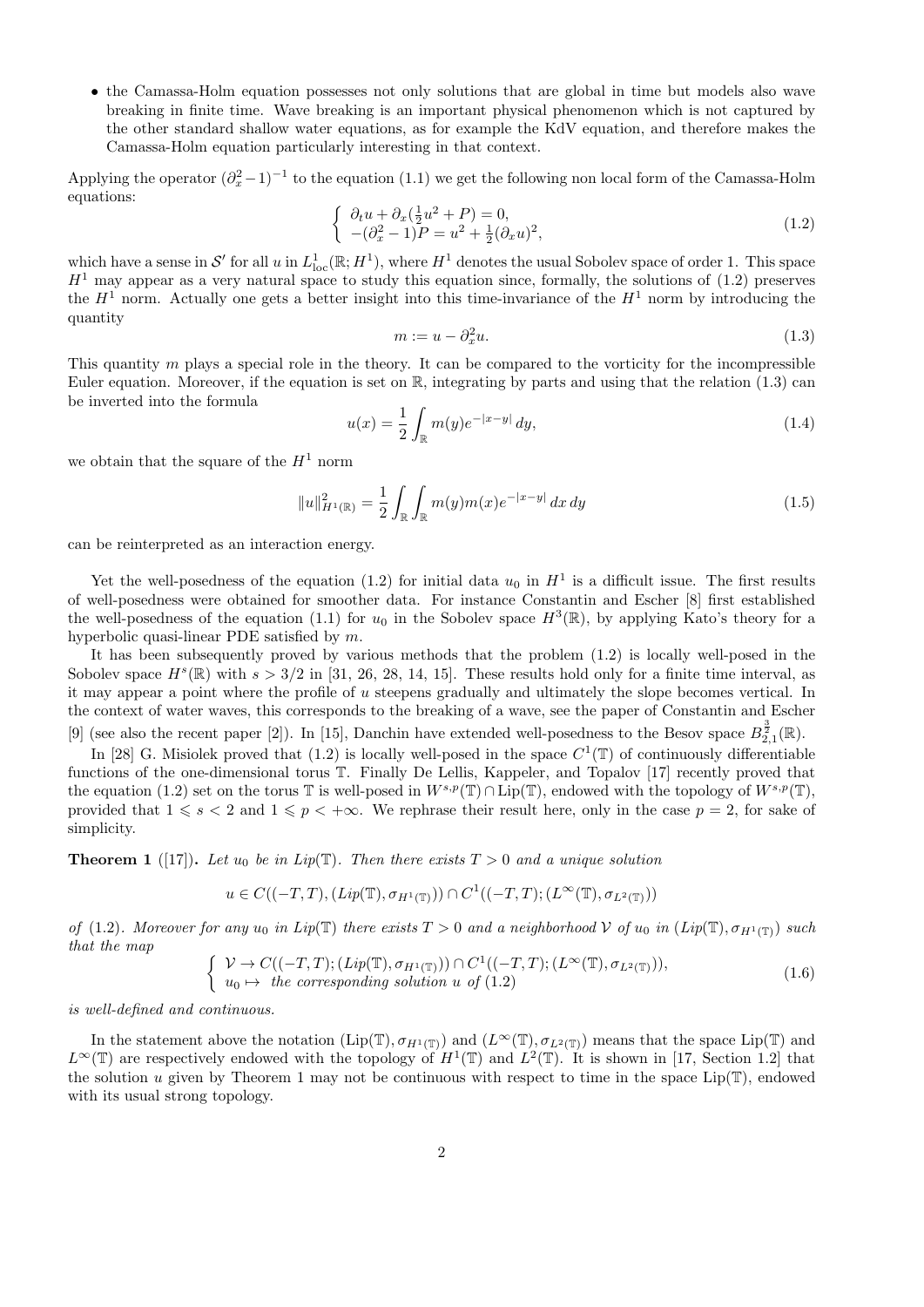The proof of Theorem 1 relies on the Lagrangian description of the Camassa-Holm equation and on the observation that the flow map  $\xi$  defined from  $(-T, T) \times \mathbb{T}$  to  $\mathbb{T}$  by

$$
\xi(t,x) = x + \int_0^t u(s,\xi(s,x)) \, ds \tag{1.7}
$$

and the Lagrangian velocity  $u(t,\xi(t,x))$  are more regular than the Eulerian velocity  $u(t,x)$ . In particular  $\xi$  is  $C^1$  over  $(-T, T)$  with values in Lip(T), endowed with its strong topology.

The aim of this paper is to prove that the flow map of these solutions actually benefits from extra smoothness properties. In particular we prove the following result concerning the smoothness in time of the flow map.

**Theorem 2.** Assume that  $u_0$  is in Lip( $\mathbb{T}$ ). Then, with the notations above,  $\xi$  belongs to the space  $C^{\omega}((-T,T); Lip(\mathbb{T}))$ of the analytic functions from  $(-T, T)$  to  $Lip(\mathbb{T})$ .

As a corollary of Theorem 2 we infer that the flow is also smooth with respect to the initial data.

Corollary 1. With the previous notations, the map

$$
\begin{cases}\n\mathcal{V} \to C^{\omega}((-T,T); Lip(\mathbb{T})), \\
u_0 \mapsto \xi\n\end{cases}
$$
\n(1.8)

is of class  $C^{\infty}$ .

Actually our results cover a more general case that we are now going to describe. Let us first recall that the Camassa-Holm equation describes the exponential curves of the manifold of orientation preserving diffeomorphisms of  $\mathbb T$  using the Riemannian structure induced by the Sobolev inner product  $H^1(\mathbb T)$  (see for instance [25] and references therein).

This can be seen as a counterpart of the celebrated papers [1] and [16] where classical solutions of the incompressible Euler equations are interpreted as geodesics of a Riemannian manifold of infinite dimension.

In this spirit some higher-order Camassa-Holm equations can be considered using the Sobolev space  $H^l(\mathbb{T})$ , for  $l \in \mathbb{N}, l \geq 2$ , instead of  $H^1(\mathbb{T})$ , see for instance [10, 11]. These equations read:

$$
\partial_t u + u \partial_x u = A_l^{-1} C_l(u) \tag{1.9}
$$

where

$$
A_l := \sum_{j=0}^l (-1)^j \partial_x^{2j}, \quad C_l(u) := -u A_l \partial_x u + A_l (u \partial_x u) - 2(\partial_x u) A_l u. \tag{1.10}
$$

For these equations we have the following well-posedness result which is a counterpart of Theorem 1.

**Theorem 3.** Let  $l \in \mathbb{N}$ ,  $l \geq 1$ . Let  $u_0$  be in  $W^{2l-1,\infty}(\mathbb{T})$ . Then there exists  $T > 0$  and only one solution

$$
u \in C((-T,T), (W^{2l-1,\infty}(\mathbb{T}), \sigma_{H^{2l-1}(\mathbb{T})})) \cap C^{1}((-T,T), (W^{2l-2,\infty}(\mathbb{T}), \sigma_{H^{2l-2}(\mathbb{T})}))
$$

of (1.2). Moreover for any  $u_0$  in  $W^{l,\infty}(\mathbb{T})$  there exists  $T > 0$  and a neighborhood V of  $u_0$  in  $(W^{2l-1,\infty}(\mathbb{T}), \sigma_{H^{2l-1}(\mathbb{T})})$ such that the map

$$
\begin{cases}\n\mathcal{V} \to C((-T,T),(W^{2l-1,\infty}(\mathbb{T}),\sigma_{H^{2l-1}(\mathbb{T})})) \cap C^1((-T,T),(W^{2l-2,\infty}(\mathbb{T}),\sigma_{H^{2l-2}(\mathbb{T})})),\\ u_0 \mapsto \text{ the corresponding solution } u \text{ of (1.9)}\n\end{cases} \tag{1.11}
$$

is well-defined and continuous.

In the statement above the notation  $(W^{2l-1,\infty}(\mathbb{T}), \sigma_{H^{2l-1}(\mathbb{T})})$  and  $(W^{2l-2,\infty}(\mathbb{T}), \sigma_{H^{2l-2}(\mathbb{T})})$  stands for the spaces  $W^{2l-1,\infty}(\mathbb{T})$  and  $W^{2l-2,\infty}(\mathbb{T})$  endowed with the topologies of  $H^{2l-1}(\mathbb{T})$  and  $H^{2l-2}(\mathbb{T})$  respectively.

We will sketch the proof of this Theorem in Appendix for sake of completeness. Similarly to the case  $l = 1$ this proof also provides that the flow  $\xi$  defined from  $(-T, T) \times \mathbb{T}$  to  $\mathbb{T}$  by

$$
\xi(t,x) = x + \int_0^t u(s,\xi(s,x))ds
$$

is  $C^1$  over  $(-T, T)$  with values in  $W^{2l-1,\infty}(\mathbb{T})$ .

The next result is the main one of the paper; it shows that the smoothness of the flow map is actually much better.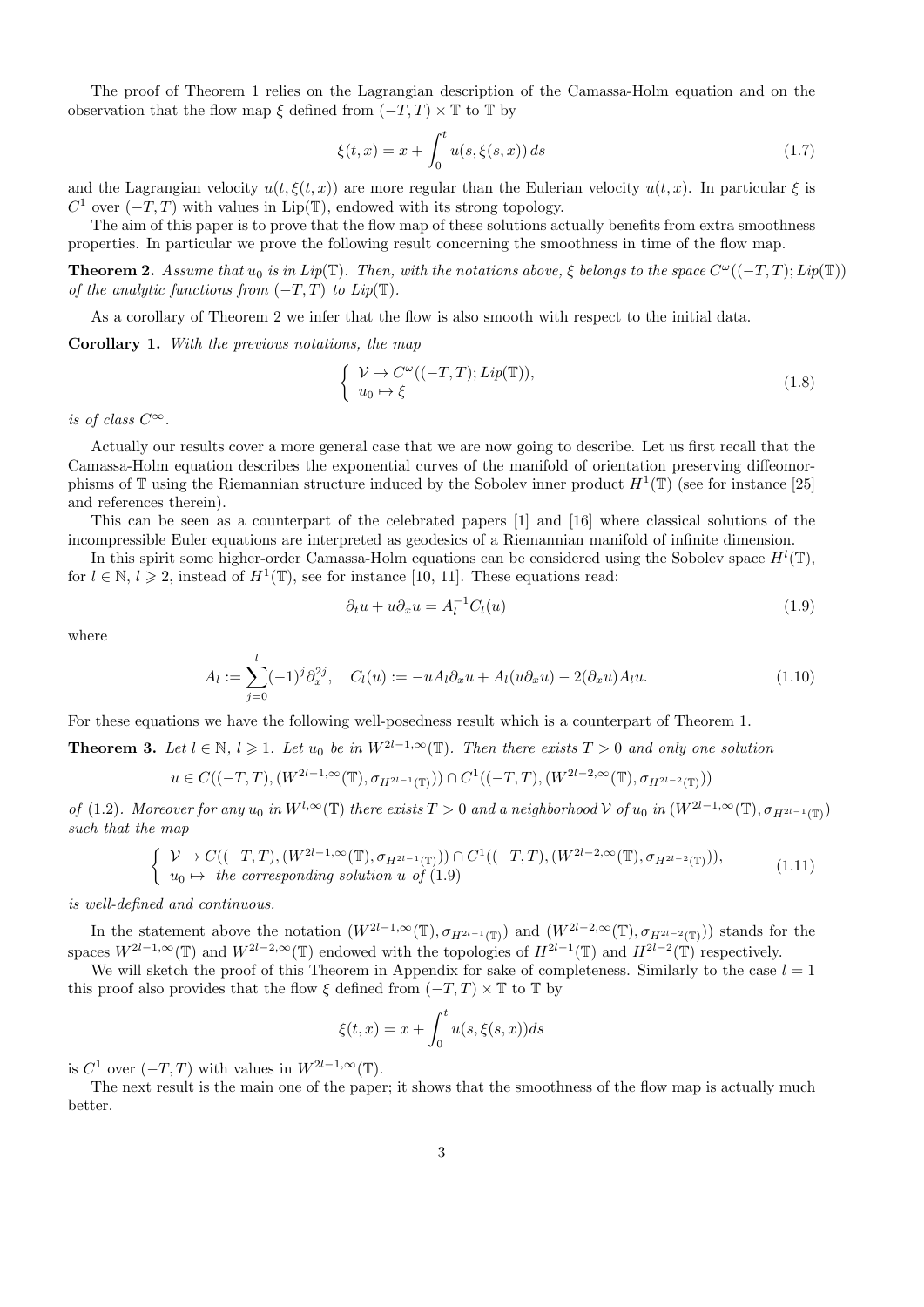**Theorem 4.** Assume that  $u_0$  is in  $W^{2l-1,\infty}(\mathbb{T})$ . Then, with the notations above, the flow map  $\xi$  is in the space  $C^{\omega}((-T,T),W^{2l-1,\infty}(\mathbb{T})).$ 

Then Corollary 1 extends as follows.

**Corollary 2.** With the previous notations, the map  $u_0 \in V \mapsto \xi \in C^{\omega}((-T,T); W^{2l-1,\infty}(\mathbb{T}))$  is  $C^{\infty}$ .

Three remarks are in order.

- This extends some earlier results by [10, 11, 23] where the initial data  $u_0$  was assumed to be much smoother.
- Theorem 4 can also be seen as a counterpart of the results of analyticity of the trajectories for the incompressible Euler equation, see [32], [20] and the references therein. In particular the proof of Corollary 2 follows the same lines as the proof of [20, Corollary 1] and will be therefore omitted here.
- Let us stress that the results above are only local in time, including the existence of solutions "à la de Lellis-Kappeler-Topalov". We refer here to the papers [27, 29] about the issue of the finite time blow up of some classical solutions (with a slightly different regularity) of the higher-order Camassa-Holm equations. In the case of the Camassa-Holm equations, when  $l = 1$ , the issue of wave breaking in finite time is a longstanding feature, intimately related to the interaction of the peakons. We will discuss this issue more closely in Section 3.

Finally let us mention here the papers [19] and [30] which deal with the issues of control and of stabilization of the Camassa-Holm equation.

## 2 Proof of Theorem 4

This section is devoted to the proof of Theorem 4.

#### 2.1 Preliminary material

Let us start with a few remarks.

**Rewriting the equation.** In the sequel we will simply denote by A the operator  $A<sub>l</sub>$  defined in (1.10). Following [7] the equation (1.9) also reads:

$$
\partial_t u + u \partial_x u + \partial_x P = 0, \quad AP = \mathcal{F}[u], \tag{2.1}
$$

where  $\mathcal{F}[u]$  is a differential polynomial in u of order  $2l-1$  of the form

$$
\mathcal{F}[u] := \sum_{0 \le m_1 + m_2 \le 2l - 1} \mathfrak{c}_{m_1, m_2} \left( \partial_x^{m_1} u \right) \left( \partial_x^{m_2} u \right), \tag{2.2}
$$

where the  $\mathfrak{c}_{m_1,m_2}$  are some real numbers.

Denoting the material derivative

$$
D:=\partial_t+u\partial_x,
$$

the equation (1.9) takes the form

$$
Du = -\partial_x P, \quad AP = \mathcal{F}[u].
$$

Elliptic operators. Let us consider several operators associated to A.

We define

$$
\xi_j := e^{\frac{i\pi j}{l+1}}, \quad \Lambda_{\pm} := -i\partial_x \pm \xi_l \text{ and } \tilde{\Lambda}_{\pm} := \Lambda_{\mp} \prod_{j=1}^{l-1} \Big( (-i\partial_x - \xi_j)(-i\partial_x + \xi_j) \Big). \tag{2.3}
$$

Then  $\Lambda_{\pm}$  is under the form

$$
\tilde{\Lambda}_{\pm} := \sum_{0 \le m \le 2l-1} d_m \partial_x^m,\tag{2.4}
$$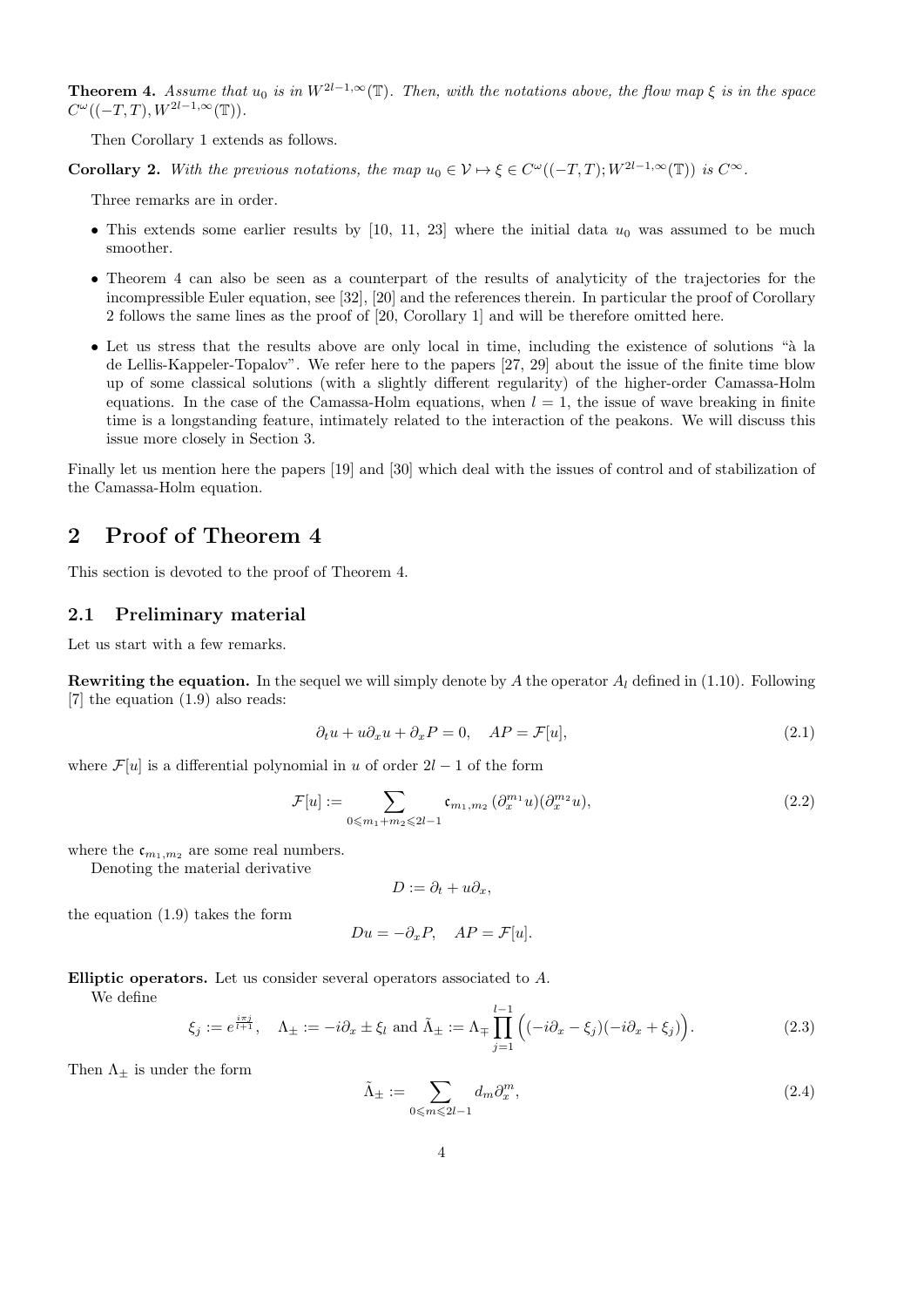where the  $d_m$  are some complex numbers, and

$$
-2i\partial_x = \Lambda_+ + \Lambda_- \text{ and } A = \Lambda_+ \tilde{\Lambda}_+ = \Lambda_- \tilde{\Lambda}_-. \tag{2.5}
$$

Now the operators A and  $\tilde{\Lambda}_{\pm}$  have the following property.

**Lemma 1.** The operator A is bicontinuous from  $W^{2l,\infty}(\mathbb{T})$  to  $L^{\infty}(\mathbb{T})$ . The operators  $\tilde{\Lambda}_{\pm}$  are bicontinuous from  $W^{2l-1,\infty}(\mathbb{T})$  to  $L^{\infty}(\mathbb{T})$ .

In particular this yields that when  $u \in W^{2l-1,\infty}(\mathbb{T})$  then  $\mathcal{F}[u]$  is in  $L^{\infty}(\mathbb{T})$  and  $\partial_x P$  is in  $W^{2l-1,\infty}(\mathbb{T})$ .

Lemma 1 is an immediate consequence from the following elementary one.

**Lemma 2.** Let  $\xi \in \mathbb{C} \setminus 2\pi\mathbb{Z}$  and  $j \in \mathbb{N}$ . Then the operator  $-i\partial_x - \xi$  is bicontinuous from  $W^{j+1,\infty}(\mathbb{T})$  to  $W^{j,\infty}(\mathbb{T}).$ 

Proof of Lemma 2. It is clear that the operator  $-i\partial_x - \xi$  is continuous from  $W^{j+1,\infty}(\mathbb{T})$  to  $W^{j,\infty}(\mathbb{T})$ . In order to prove that it is one-to-one, let us solve the equation in  $f$ :

$$
(-i\partial_x - \xi)f = g,\tag{2.6}
$$

where  $g \in W^{j,\infty}(\mathbb{T})$  is given. The functions f solution to (2.6) are given by

$$
-if(x) = Ce^{i\xi x} + e^{i\xi x} \int_0^x g(x')e^{-i\xi x'} dx',
$$
\n(2.7)

for some  $C \in \mathbb{R}$ . Now to be one-periodic the function f must satisfy  $f(0) = f(1)$  so that

$$
C(1 - e^{i\xi}) = e^{i\xi} \int_0^1 g(x') e^{-i\xi x'} dx',
$$

which defines C in a unique way since  $\xi \in \mathbb{C} \setminus 2\pi\mathbb{Z}$ . Now it is clear from the formula (2.7) that the operator  $(-i\partial_x - \xi)$  has a continuous inverse from  $W^{j,\infty}(\mathbb{T})$  to  $W^{j+1,\infty}(\mathbb{T})$ .  $\Box$ 

A formal identity. We will use the following identity, which details the lack of commutation between  $D<sup>k</sup>$  and  $\partial_x^m$ , for  $m \in \mathbb{N}^*$ . This approach is inspired by [24].

**Lemma 3.** For  $k \in \mathbb{N}^*$ , for  $m \in \mathbb{N}^*$ , we have for smooth functions  $u, \psi \in C^\infty((-T, T) \times \mathbb{T}; \mathbb{R})$ ,

$$
\partial_x^m D^k \psi = D^k \partial_x^m \psi + F^{k,m}[u, \psi] \quad \text{where} \quad F^{k,m}[u, \psi] := \sum_{\gamma \in \mathcal{B}_{k,m}} c_{k,m}(\gamma) f(\gamma)[u, \psi],\tag{2.8}
$$

where

$$
\mathcal{B}_{k,m} := \{ \gamma = (s, \alpha, \beta) \mid s \in \mathbb{N}, 2 \le s \le k+1, \alpha = (\alpha_1, \dots, \alpha_s) \in \mathbb{N}^s, |\alpha| = k+1-s, \beta = (\beta_1, \dots, \beta_s) \in (\mathbb{N}^*)^s, |\beta| = m+s-1 \}, f(\gamma)[u, \psi] := \partial_x^{\beta_1} D^{\alpha_1} u \cdot \dots \cdot \partial_x^{\beta_{s-1}} D^{\alpha_{s-1}} u \cdot \partial_x^{\beta_s} D^{\alpha_s} \psi,
$$

and where the  $c_{k,m}(\gamma)$  are integers satisfying

$$
|c_{k,m}(\gamma)| \leq (2s)^{2(m-1)} \frac{k!m!}{\alpha!\beta!}.
$$
\n(2.9)

Above, for a multi-index  $\alpha$ , we used the notations

$$
|\alpha| := \alpha_1 + \ldots + \alpha_s
$$
 and  $\alpha! := \alpha_1! \ldots \alpha_s!$ .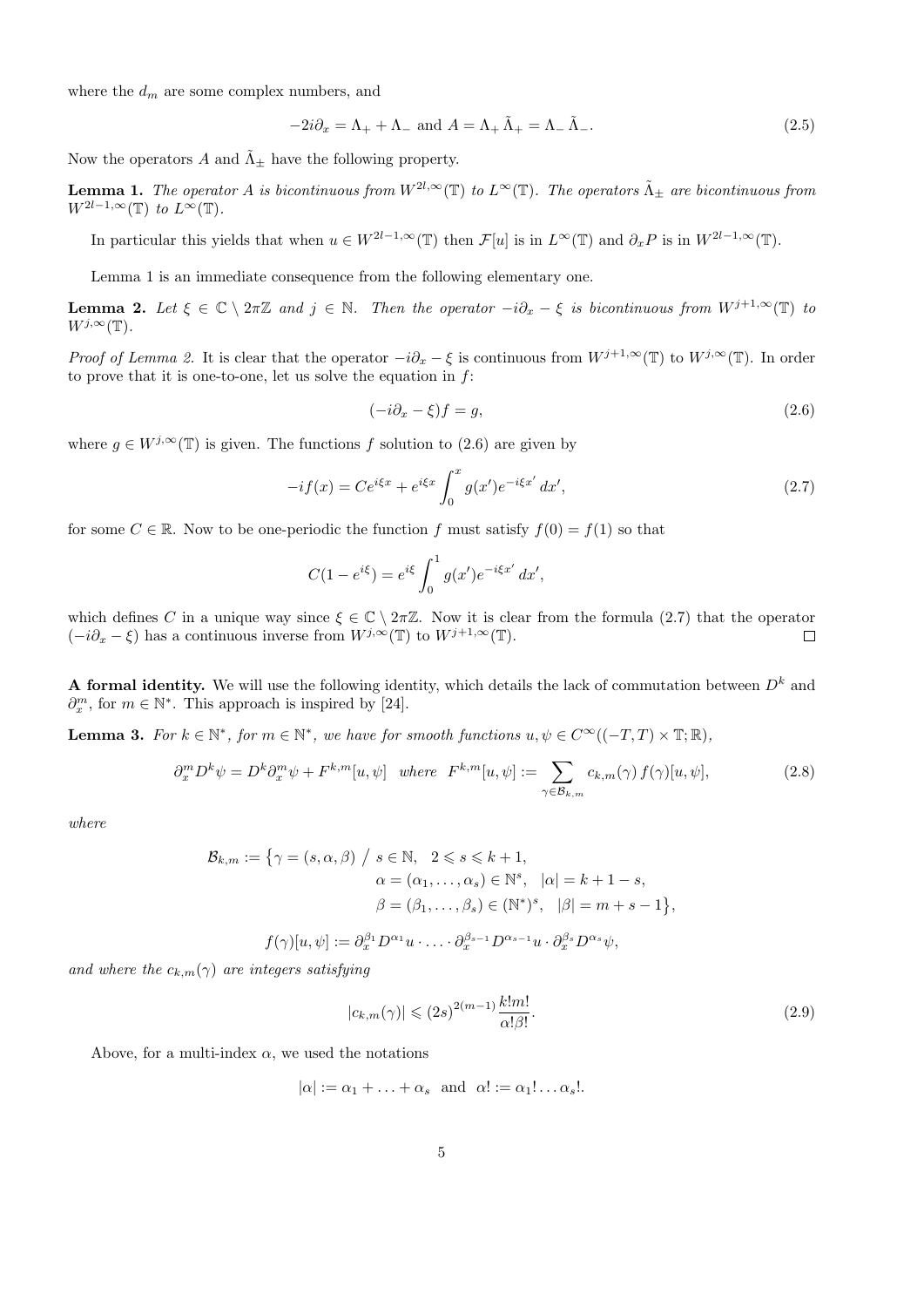**Remark 1.** The writing of  $f(\gamma)[u, \psi]$  is not unique in the sense that one can have  $f(\gamma)[u, \psi] = f(\gamma')[u, \psi]$  with  $\gamma \neq \gamma'$ . However, it will be easier in the proof not to regroup identical terms and not to use the commutativity of the multiplication. We will only rely on Leibniz's rule and on

$$
\partial_x D = D \partial_x + (\partial_x u) \partial_x.
$$

Proof of Lemma 3. We proceed by iteration on m.

1. The case  $m = 1$ , which corresponds to the commutation between  $D<sup>k</sup>$  and  $\partial_x$  is given by the following lemma. Since it can be straightforwardly adapted from [20, Proposition 6], its proof is omitted.

**Lemma 4.** For  $k \in \mathbb{N}^*$ , we have in  $\mathbb{T}$ , for we have for smooth functions  $u, \psi \in C^{\infty}((-T, T) \times \mathbb{T}; \mathbb{R})$ ,

$$
\partial_x D^k \psi = D^k \partial_x \psi + F^k[u, \psi] \quad with \quad F^k[u, \psi] := \sum_{\theta \in A_k} c_k(\theta) f(\theta)[u, \psi],
$$

where

$$
\mathcal{A}_k := \{ \theta := (s, \alpha) \mid s \in \mathbb{N} \text{ with } 2 \leq s \leq k+1, \ \alpha = (\alpha_1, \dots, \alpha_s) \in \mathbb{N}^s \text{ with } |\alpha| = k+1-s \},\
$$

$$
f(\theta)[u, \psi] := \partial_x D^{\alpha_1} u \cdot \dots \cdot \partial_x D^{\alpha_{s-1}} u \cdot \partial_x D^{\alpha_s} \psi,
$$

and where the  $c_k(\theta)$  are integers satisfying

$$
|c_k(\theta)| \leqslant \frac{k!}{\alpha!}.\tag{2.10}
$$

Hence to conclude in the case  $m = 1$ , it suffices to set  $F^{k,1}[u,\psi] := F^k[u,\psi]$  and to observe that  $\gamma :=$  $(s, \alpha, \beta) \in \mathcal{B}_{k,1}$  means exactly that  $\theta := (s, \alpha)$  belongs to  $\mathcal{A}_k$  and  $\beta = (1, \ldots, 1)$ .

2. Now let us assume that Lemma 3 holds true up to order m and let us prove that it also holds at order  $m+1$ . We will proceed in two steps. First we are going to prove an identity of the form  $(2.8)$ , then we will estimate the coefficients involved in this expression.

**a.** First, we observe that, using Lemma 3 at order m and Lemma 4 with  $\partial_x^m \psi$  instead of  $\psi$ , we get

$$
\partial_x^{m+1} D^k \psi = \partial_x \left( D^k \partial_x^m \psi + F^{k,m} [u, \psi] \right),
$$
  
= 
$$
D^k \partial_x^{m+1} \psi + F^k [u, \partial_x^m \psi] + \partial_x F^{k,m} [u, \psi].
$$

Moreover

$$
F^{k}[u, \partial_{x}^{m} \psi] = \sum_{\tilde{\theta} \in \mathcal{A}_{k}} c_{k}(\tilde{\theta}) f(\tilde{\theta}) [u, \partial_{x}^{m} \psi]
$$

and for  $\tilde{\theta} = (\tilde{s}, \tilde{\alpha})$ ,

$$
f(\tilde{\theta})[u,\partial_x^m \psi] = \partial_x D^{\tilde{\alpha}_1} u \cdot \ldots \cdot \partial_x D^{\tilde{\alpha}_{\tilde{s}-1}} u \cdot \partial_x D^{\tilde{\alpha}_{\tilde{s}}} \partial_x^m \psi
$$
  
=  $\partial_x D^{\tilde{\alpha}_1} u \cdot \ldots \cdot \partial_x D^{\tilde{\alpha}_{\tilde{s}-1}} u \cdot \partial_x^{m+1} D^{\tilde{\alpha}_{\tilde{s}}} \psi + \partial_x D^{\tilde{\alpha}_1} u \cdot \ldots \cdot \partial_x D^{\tilde{\alpha}_{\tilde{s}-1}} u \cdot \partial_x F^{\tilde{\alpha}_{\tilde{s}},m}[u,\psi],$ 

using again Lemma 3 at order  $m$  with  $\tilde{\alpha}_{\tilde{s}}$  instead of  $k.$ 

It follows that the commutator of  $\partial_x^{m+1}$  and  $D^k$  can be described as

$$
\partial_x^{m+1} D^k \psi - D^k \partial_x^{m+1} \psi = \sum_{\tilde{\theta} \in A_k} c_k(\tilde{\theta}) \partial_x D^{\tilde{\alpha}_1} u \cdot \dots \cdot \partial_x D^{\tilde{\alpha}_{\tilde{s}-1}} u \cdot \partial_x^{m+1} D^{\tilde{\alpha}_{\tilde{s}}} \psi + \sum_{\tilde{\theta} = (\tilde{s}, \tilde{\alpha}) \in A_k} \sum_{\tilde{\gamma} \in \mathcal{B}_{\tilde{\alpha}_{\tilde{s}}, m}} c_k(\tilde{\theta}) c_{\tilde{\alpha}_{\tilde{s}}, m}(\tilde{\gamma}) \partial_x D^{\tilde{\alpha}_1} u \cdot \dots \cdot \partial_x D^{\tilde{\alpha}_{\tilde{s}-1}} u \cdot \partial_x f(\tilde{\gamma}) [u, \psi] + \sum_{\tilde{\gamma} \in \mathcal{B}_{k, m}} c_k(\tilde{\gamma}) \partial_x f(\tilde{\gamma}) [u, \psi].
$$
\n(2.11)

We now discuss according to the three terms in the right hand side of (2.11).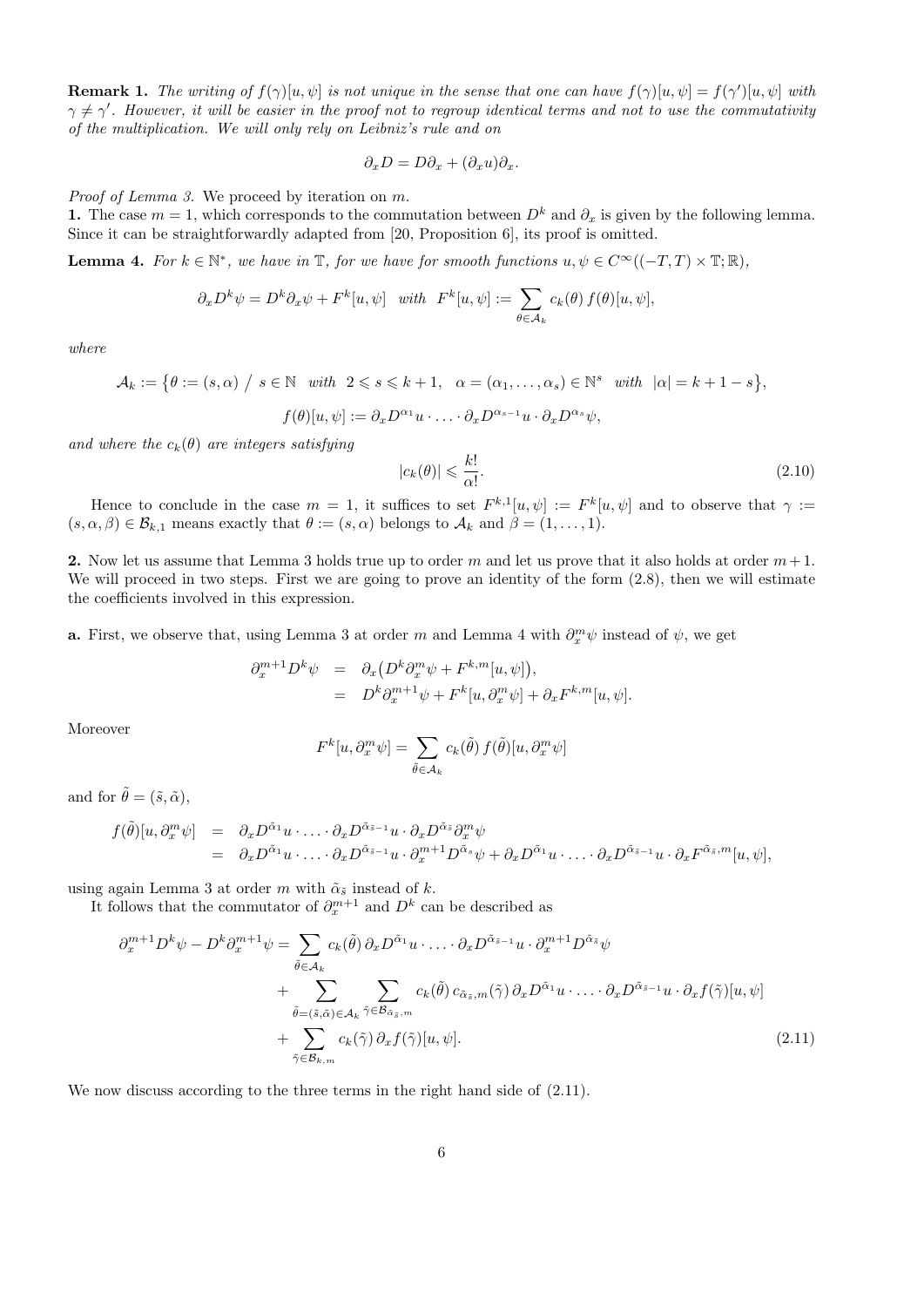The first kind of terms in the right hand side of (2.11) have the desired form: they can written as  $f(\gamma)[u, \psi]$ with  $\gamma := (s, \alpha, \beta)$  where  $s = \tilde{s}, \alpha := (\tilde{\alpha}_1, \dots, \tilde{\alpha}_{\tilde{s}})$  and  $\beta = (1, \dots, 1, m + 1) \in (\mathbb{N}^*)^s$  satisfy  $|\alpha| = k + 1 - s$  and  $|\beta| = m + s.$ 

Therefore, it remains to prove the same for the second and third kind of terms in (2.11). Concerning the third kind of terms in (2.11), using Leibniz's rule, we see that for  $\tilde{\gamma} = (\tilde{s}, \tilde{\alpha}, \tilde{\beta}) \in \mathcal{B}_{k,m}$ , the term  $\partial_x f(\tilde{\gamma})[u, \psi]$ is a combination of  $\tilde{s}$  terms of the form  $f(\gamma)[u, \psi]$  with  $\gamma \in \mathcal{B}_{k,m+1}$ , so these terms have also the desired form. The reasoning for the second kind of terms is analogous.

Consequently we obtain that (2.8) holds true at order  $m + 1$  for some coefficients  $c_{k,m+1}(\gamma)$ .

**b.** Let us now prove the estimate (2.9) on these coefficients  $c_{k,m+1}(\gamma)$ . Let us consider  $\gamma \in \mathcal{B}_{k,m+1}$ . According to the analysis above, a term of the form  $f(\gamma)[u, \psi]$  in  $F^{k,m+1}[u, \psi]$  may be originated from one of the three terms in the right hand side of (2.11). We estimate the contribution to the coefficient  $c_{k,m+1}(\gamma)$  of each of these three types of terms.

• Terms of the first kind. Let us assume that in the process described above, the term corresponding to  $\gamma = (s, \alpha, \beta) \in \mathcal{B}_{k,m+1}$  was created as a term of the form  $\partial_x D^{\tilde{\alpha}_1} u \cdot \ldots \cdot \partial_x D^{\tilde{\alpha}_{\tilde{s}-1}} u \cdot \partial_x^{m+1} D^{\tilde{\alpha}_{\tilde{s}}} \psi$  coming from  $F^k[u, \partial_x^m \psi],$  for some  $\tilde{\theta} = (\tilde{s}, \tilde{\alpha}) \in \mathcal{A}_k$ .

Since this term is of the form  $f(\gamma)[u, \psi]$  we have that  $\tilde{s} = s$ ,  $\tilde{\alpha} = \alpha$  and  $\beta = (1, \ldots, 1, m + 1)$ . Therefore the contribution of this kind of terms to  $c_{k,m+1}(\gamma)$  can be estimated by

$$
N_a := \frac{k!}{\alpha!} \leqslant \frac{k!(m+1)!}{\alpha!\beta!} \leqslant (2s)^{2(m-1)} \frac{k!(m+1)!}{\alpha!\beta!}.
$$
\n(2.12)

• Terms of the second kind. Now let us assume that the term corresponding to  $\gamma = (s, \alpha, \beta)$  is originated as a second term in the right hand side of (2.11), that is, it can be written as a term in

$$
\partial_x D^{\tilde{\alpha}_1} u \cdot \ldots \cdot \partial_x D^{\tilde{\alpha}_{\tilde{s}-1}} u \cdot \partial_x f(\tilde{\gamma}) [u, \psi], \qquad (2.13)
$$

for some  $\tilde{\theta} = (\tilde{s}, \tilde{\alpha}) \in \mathcal{A}_k$  and  $\tilde{\gamma} = (j, \underline{\alpha}, \tilde{\beta}) \in \mathcal{B}_{\tilde{\alpha}_{\tilde{s}}, m}$ .

Now we see that since this term is of the form  $f(\gamma)[u, \psi]$ , the indices s,  $\alpha$ ,  $\beta$  and  $\tilde{s}$ ,  $\tilde{\alpha}$ ,  $\tilde{\beta}$ ,  $\tilde{\gamma}$  are connected as follows:

- one has  $\tilde{s}$  1 + j = s,
- one has  $\alpha = (\tilde{\alpha}_1, \ldots, \tilde{\alpha}_{\tilde{s}-1}, \underline{\alpha}),$
- the multi-index  $\beta$  has the form  $\beta := (1, \ldots, 1, \beta)$ , for some  $\beta \in \mathbb{N}^j$ ,
- moreover  $\beta$  equals to  $\tilde{\beta}$  up to a component for which one adds 1 to  $\tilde{\beta}_i$ . In other words, if one denotes for  $r \in \{1, \ldots, j\},\$

$$
\mathcal{R}_r(\underline{\beta}) := (\underline{\beta}_1, \dots, \underline{\beta}_{r-1}, \underline{\beta}_r - 1, \underline{\beta}_{r+1}, \dots, \underline{\beta}_j),
$$

then for some  $r \in \{1, \ldots, j\}$ , one has  $\tilde{\beta} = \mathcal{R}_r(\beta)$ .

Now given  $\gamma$  and j, there is a unique  $(\tilde{\alpha}, \underline{\alpha})$  and at most j different possibilities of  $\tilde{\beta}$  such that this process can generate at  $f(\gamma)[u, \psi]$  term (according to r). Moreover such a term (2.13) comes with a coefficient  $c_k(\tilde{\theta}) c_{\tilde{\alpha}_{\tilde{s}},m}(\tilde{\gamma})$ . It follows that the contribution of these terms to the coefficient  $c_{k,m+1}(\gamma)$  can be estimated by

$$
N_b := \sum_{j=2}^s \sum_{r=1}^j c_k(\tilde{s}, \tilde{\alpha}) c_{\tilde{\alpha}_{\tilde{s}}, m}(\tilde{\gamma}).
$$

Using the previous iterations, Lemma 4 and  $\tilde{\beta} = \mathcal{R}_r(\beta)$  we deduce

$$
N_b \leqslant \sum_{j=2}^s \sum_{r=1}^j (2j)^{2(m-1)} \frac{k!}{\alpha_1! \dots \alpha_{\tilde{s}-1}! \tilde{\alpha}_{\tilde{s}}!} \frac{\tilde{\alpha}_{\tilde{s}}! \, m!}{\underline{\alpha}! \, \tilde{\beta}!} \leqslant \sum_{j=2}^s \sum_{r=1}^j (2j)^{2(m-1)} \frac{k!}{\alpha_1! \dots \alpha_{\tilde{s}-1}!} \frac{m!}{\underline{\alpha}! \, \underline{\beta}!} \underline{\beta}.
$$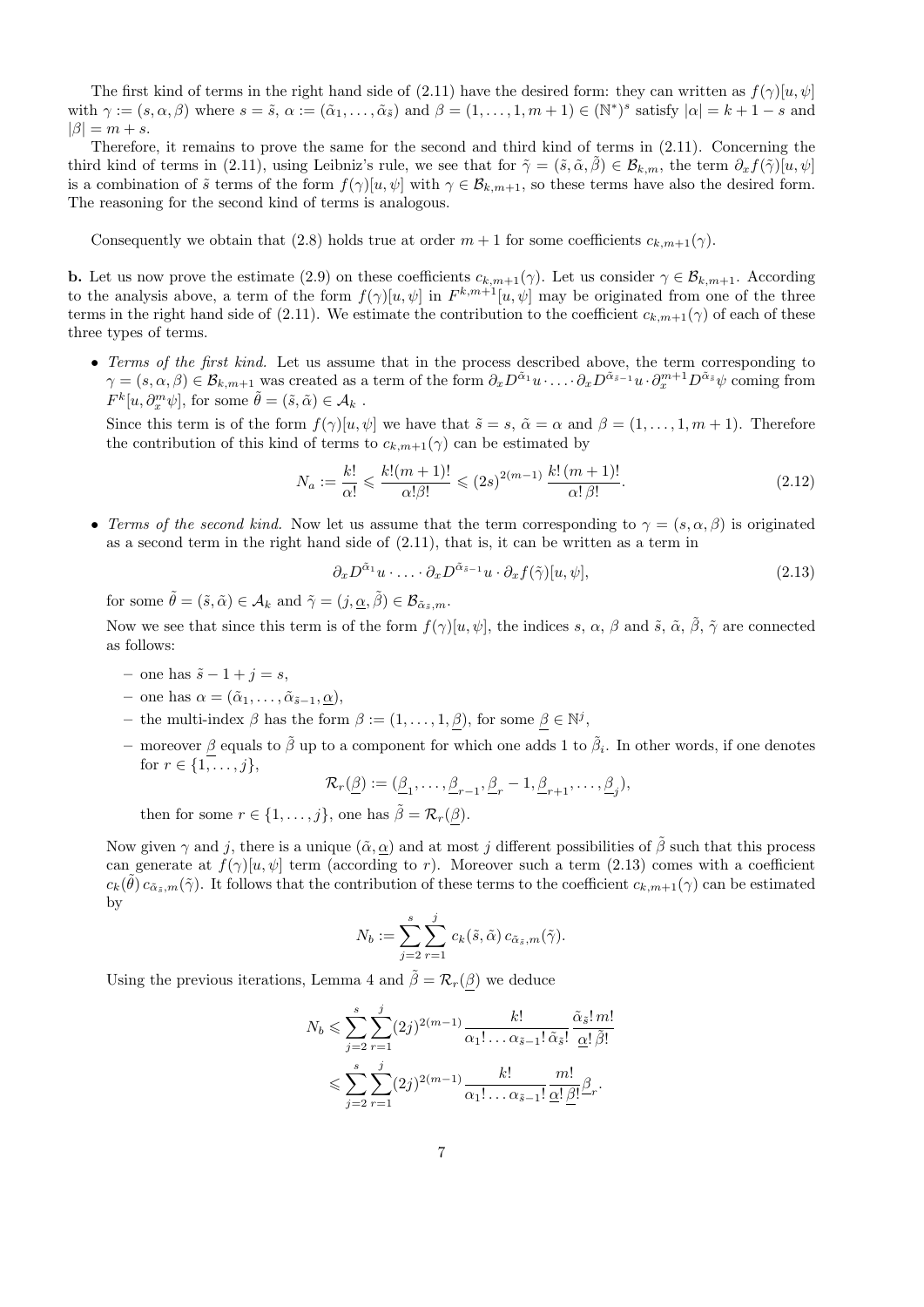With  $\alpha! := \alpha_1! \dots \alpha_{\tilde{s}-1}! \underline{\alpha}!$  and  $\beta! = \beta!$  we infer

$$
N_b\leqslant \sum_{j=2}^s (2j)^{2(m-1)}\frac{k!\,m!}{\alpha!\,\beta!}|\underline{\beta}|.
$$

Now using  $|\beta| \leq |\beta| = m + s$ , we obtain

$$
N_b \le (m+s) \sum_{j=2}^{s} (2j)^{2(m-1)} \frac{k! \, m!}{\alpha! \, \beta!} \le s(m+s)(2s)^{2(m-1)} \frac{k! \, m!}{\alpha! \, \beta!}.
$$
 (2.14)

• Terms of the third kind. Now assume that the term corresponding to  $\gamma$  comes from  $\partial_x F^{k,m}[u,\psi]$ . In that case the contribution to the coefficient  $c_{k,m+1}(\gamma)$  can be estimated by

$$
N_c:=\sum_{j=1}^s|c_{k,m}(\tilde{\gamma}_j)|
$$

such terms, where  $\tilde{\gamma}_j := (s, \alpha, \tilde{\beta}_j)$  with  $\tilde{\beta}_j := \mathcal{R}_j(\beta) = (\beta_1, \dots, \beta_{j-1}, \beta_j - 1, \beta_{j+1}, \dots, \beta_s)$  (assuming  $\beta_j\geqslant 1).$  By the induction hypothesis, we get

$$
N_c \leqslant \sum_{j=1}^s (2j)^{2(m-1)} \frac{k! \, m!}{\alpha! \, \beta!} \beta_j \leqslant (2s)^{2(m-1)} \frac{k! \, m!}{\alpha! \, \beta!} |\beta| = (2s)^{2(m-1)} \frac{k! \, m!}{\alpha! \, \beta!} (m+s). \tag{2.15}
$$

Finally, gathering  $(2.12)-(2.15)$  we obtain

$$
|c_{k,m+1}(\gamma)| \leq (2s)^{2(m-1)} \frac{k!m!}{\alpha! \beta!} (m+1+(s+1)(m+s)) \leq (2s)^{2m} \frac{k!(m+1)!}{\alpha! \beta!},
$$

which concludes the proof of Lemma 3.

#### Propagation of inequalities. Using the above formal identity, one can prove the following result.

**Lemma 5.** There exists  $\gamma : \mathbb{R}^+ \to \mathbb{R}^+$  a positive decreasing function satisfying  $\lim_{L \to +\infty} \gamma(L) = 0$  such that for any  $k \in \mathbb{N}$ , if for any j,  $m \in \mathbb{N}$  such that  $0 \leq m \leq 2l - 1$  and  $0 \leq j \leq k - 1$  one has

$$
\|\partial_x^m D^j u\|_{L^\infty((-\tau,\tau)\times \mathbb{T})} \leqslant 4\mathcal{V}_{m,j},\tag{2.16}
$$

with

$$
\mathcal{V}_{m,j} := \frac{m!j!}{(m+1)^2(j+1)^2} L^j \mathcal{V}^{j+1} \quad \text{and} \quad \mathcal{V} := \|u\|_{L^\infty(-\tau,\tau;W^{2l-1,\infty}(\mathbb{T}))},\tag{2.17}
$$

then, for any  $m \in \mathbb{N}$  such that  $0 \leq m \leq 2l - 1$ ,

$$
||F^{k,m}[u,u]||_{L^{\infty}((-\tau,\tau)\times\mathbb{T})} \leq \gamma(L)\mathcal{V}_{m,k}.
$$
\n(2.18)

*Proof of Lemma 5.* Here we simply denote  $\|\cdot\|$  for  $\|\cdot\|_{L^{\infty}((-\tau,\tau)\times\mathbb{T})}$ . First, for any  $\gamma := (s,\alpha,\beta) \in \mathcal{B}_{k,m}$ , one has, using (2.16),

$$
||f(\gamma)[u,u]|| \leq 4^s \prod_{i=1}^s \mathcal{V}_{\beta_i,\alpha_i} = 4^s \alpha! \beta! \Big( \prod_{i=1}^s \frac{1}{(\alpha_i+1)^2(\beta_i+1)^2} \Big) L^{k+1-s} \mathcal{V}^{k+1}.
$$

Denoting for  $\alpha \in \mathbb{N}^s$ ,

$$
\Upsilon(s,\alpha) := \prod_{i=1}^s \frac{1}{(1+\alpha_i)^2},
$$

 $\Box$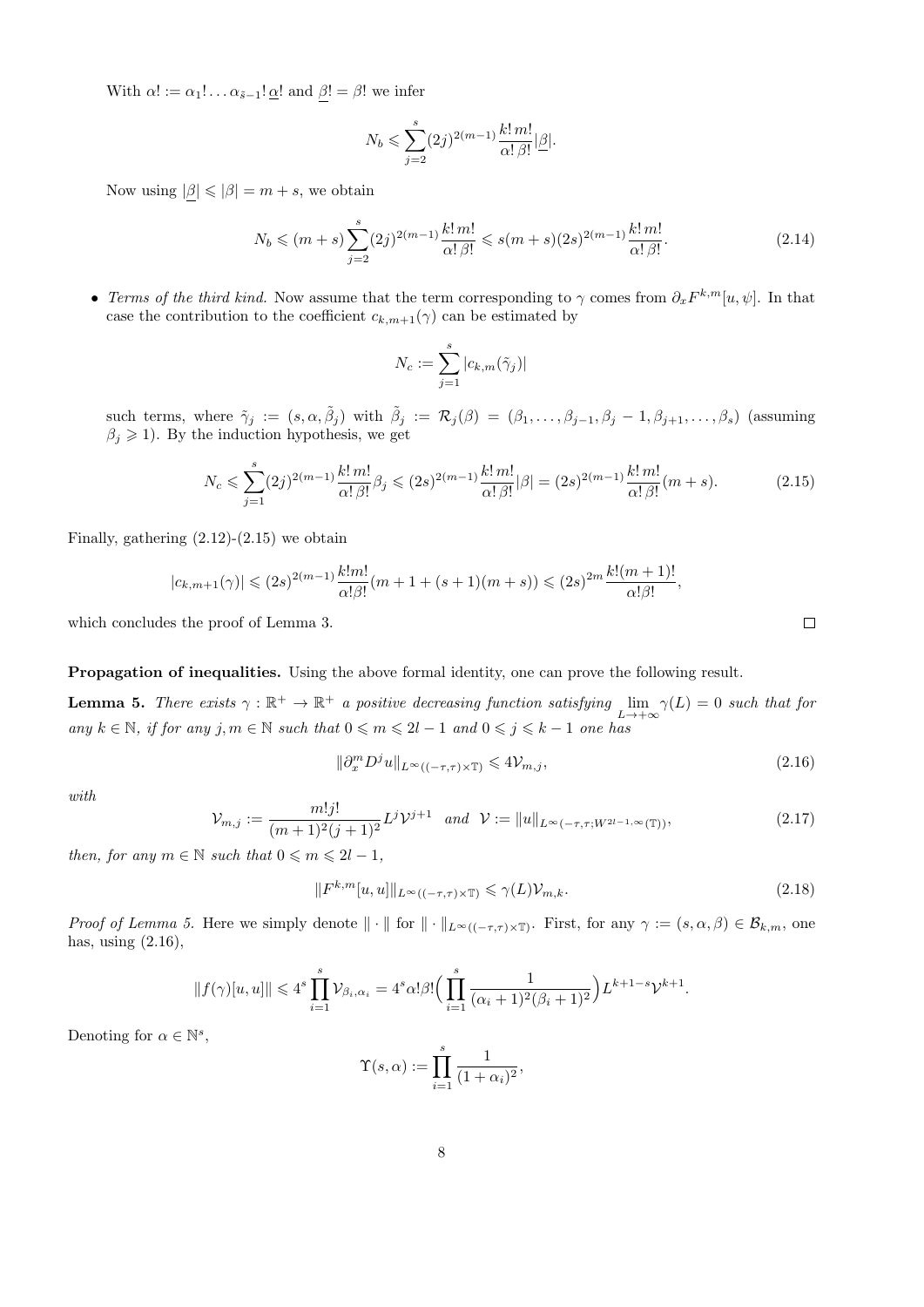we therefore obtain, using (2.9),

$$
||F^{k,m}[u,u]|| \leqslant \sum_{\gamma \in \mathcal{B}_{k,m}} |c_{k,m}(\gamma)| ||f(\gamma)[u,u]||,
$$
  

$$
\leqslant k! \, m! \, \mathcal{V}^{k+1} \sum_{s=2}^{k+1} (2s)^{2(m-1)} 4^s L^{k+1-s} \Big( \sum_{\alpha \, / \, |\alpha|=k+1-s} \Upsilon(s,\alpha) \Big) \Big( \sum_{\beta \, / \, |\beta|=m+s-1} \Upsilon(s,\beta) \Big).
$$

We now use [6, Lemma 7.3.3], which we recall for the reader's convenience.

**Lemma 6** ([6]). For any couple of positive integers  $(s, m)$  we have

$$
\sum_{\substack{\alpha \in \mathbb{N}^s \\ |\alpha| = m}} \Upsilon(s, \alpha) \leqslant \frac{20^s}{(m+1)^2}.
$$

This yields (2.18) with

$$
\gamma(L) := \sup_{k} \sum_{s=2}^{k+1} (2s)^{2(m-1)} 1600^{s} L^{1-s} \frac{(k+1)^{2}(m+1)^{2}}{(k+2-s)^{2}(m+s)^{2}}.
$$

It is straightforward to see that  $\gamma(L) \to 0$  as  $L \to +\infty$ .

In the sequel we will use the same notation  $\gamma : \mathbb{R}^+ \to \mathbb{R}^+$  for some other positive decreasing functions such that  $\lim_{L\to+\infty} \gamma(L) = 0$ , which may change from line to line. Yet these functions will always be, as above, independent of k.

In particular with some slight modifications left to the reader we also get:

**Lemma 7.** There exists  $\gamma$  a positive decreasing function, independent of k, with  $\lim_{L\to+\infty} \gamma(L) = 0$  such that for  $\label{eq:1} \textit{any } k \in \mathbb{N}, \; \textit{if for any } j,m \in \mathbb{N} \; \textit{such that} \; 0 \leqslant m \leqslant 2l-1 \; \textit{and} \; 0 \leqslant j \leqslant k-1,$ 

$$
\|\partial_x^m D^j u\|_{L^\infty((-\tau,\tau)\times\mathbb{T})} \leq 4\mathcal{V}_{m,j} \quad \text{and} \quad \|\partial_x^m D^j \Lambda_{\pm} P\|_{L^\infty((-\tau,\tau)\times\mathbb{T})} \leq L\mathcal{V}\mathcal{V}_{m,j}
$$

then, for any  $m \in \mathbb{N}$  such that  $0 \leq m \leq 2l - 1$ ,

$$
||F^{k,m}[u,\Lambda_{\pm}P]||_{L^{\infty}((-\tau,\tau)\times\mathbb{T})}\leqslant\gamma(L)L\mathcal{V}\mathcal{V}_{m,k}.
$$

Let us also provide the following technical lemma relying on Leibniz's rule.

**Lemma 8.** For any  $m_1, m_2$  in N, for any  $k \in \mathbb{N}$ , if for any  $j \in \mathbb{N}$  such that  $0 \leq j \leq k$ , for  $i = 1, 2$ , one has

 $||D^jf_i||_{L^{\infty}((-\tau,\tau)\times\mathbb{T})}\leqslant 5\mathcal{V}_{m_i,j},$ 

then

$$
\Big\|\sum_{j=0}^k \binom{k}{j} (D^j f_1)(D^{k-j} f_2)\Big\|_{L^\infty((-\tau,\tau)\times\mathbb{T})} \leqslant 400 \mathcal{V}\mathcal{V}_{m_1+m_2,k}.
$$

Proof of Lemma 8. It follows straightforwardly from the following inequality:

$$
\sum_{j=0}^{k} {k \choose j} \mathcal{V}_{m_1,j} \mathcal{V}_{m_2,k-j} = L^k \mathcal{V}^{k+2} k! \frac{m_1! m_2!}{(m_1+1)^2 (m_2+1)^2} \sum_{j=0}^{k} \frac{1}{(j+1)^2 (k-j+1)^2}
$$
  

$$
\leq 2L^k \mathcal{V}^{k+2} k! \frac{(m_1+m_2)!}{(m_1+m_2+1)^2} \sum_{j=0}^{\lfloor k/2 \rfloor + 1} \frac{1}{(j+1)^2 (k-j+1)^2}
$$
  

$$
\leq 2L^k \mathcal{V}^{k+2} k! \frac{(m_1+m_2)!}{(m_1+m_2+1)^2} \frac{\pi^2}{6} \frac{4}{k^2}
$$
  

$$
\leq 16 \mathcal{V} \mathcal{V}_{m_1+m_2,k}.
$$

 $\Box$ 

 $\Box$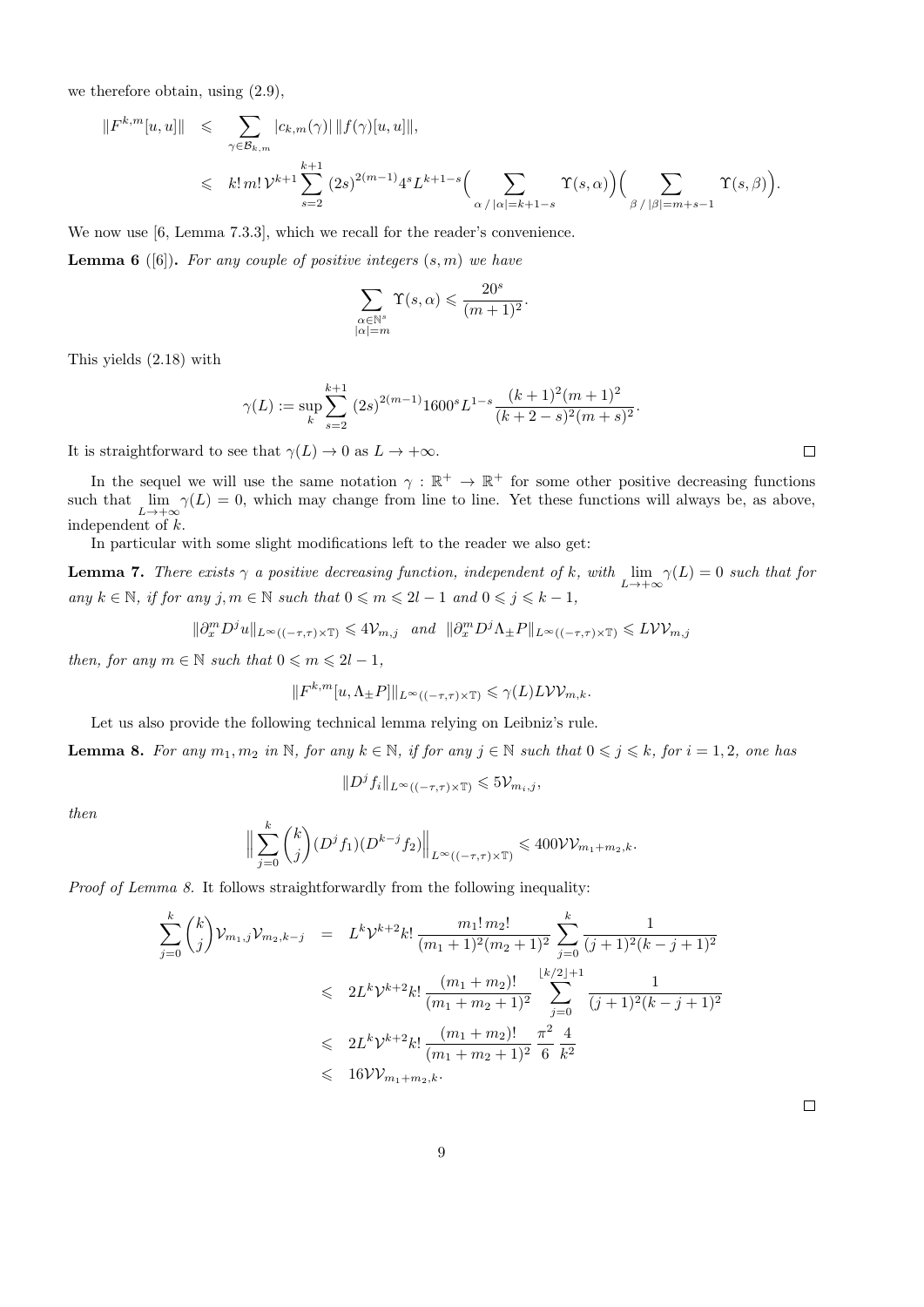#### 2.2 Core of the proof

Let us consider  $\tau \in (0, T)$ .

We first deal with smooth solutions u of class  $C^{\infty}$ . We will explain at the end of this section how to extend the analysis to the solutions tackled in Theorem 4.

First we obtain the following a priori estimates.

**Proposition 1.** There exists  $L > 0$  such that the following holds true. Let  $(u, P)$  be some smooth functions satisfying the equation (2.1) on  $(-\tau, \tau)$ . Then for any  $k \in \mathbb{N}$ , for any  $j \in \mathbb{N}$  such that  $0 \leq m \leq 2l - 1$ ,

$$
\|\partial_x^m D^k \Lambda_{\pm} P\|_{L^{\infty}((-\tau,\tau)\times \mathbb{T})} \leqslant L \mathcal{W}\mathcal{V}_{m,k},\tag{2.19}
$$

$$
\|\partial_x^m D^k u\|_{L^\infty((-\tau,\tau)\times \mathbb{T})} \leqslant 4\mathcal{V}_{m,k}.\tag{2.20}
$$

Let us recall here that the operators  $\Lambda_{\pm}$  are defined in (2.3) and  $\mathcal{V}, \mathcal{V}_{m,k}$  are defined in (2.17).

*Proof of Proposition 1.* We establish  $(2.19)-(2.20)$  by induction on k.

1. For  $k = 0$ , (2.20) is straightforward. To get (2.19), we observe that

$$
-\Lambda_+ P = \tilde{\Lambda}_+^{-1} \mathcal{F}[u] \text{ and } -\Lambda_- P = \tilde{\Lambda}_-^{-1} \mathcal{F}[u].
$$

Now it follows from  $(2.2)$  and Lemma 1 that  $(2.19)$  at rank 0 holds true for L large enough.

2. Let us now consider  $k > 0$ . We assume that (2.19) and (2.20) hold true up to the order  $k - 1$ , and aim at proving them at rank  $k$ , for  $L$  large enough independent of  $k$ .

**a.** First from  $(2.1)$  and  $(2.5)$  we infer that

$$
-2iD^k u = -D^{k-1}(\Lambda_+ + \Lambda_-)P.
$$

Together with the induction hypothesis, we deduce  $(2.20)$  holds true at rank k. It remains to prove that  $(2.19)$ holds true at rank  $k$  as well.

**b.** We begin by estimating  $D^k \mathcal{F}[u]$  in  $L^\infty((-\tau,\tau) \times \mathbb{T})$ . Applying  $D^k$  to (2.2) and using Leibniz's rule, we get

$$
D^{k}\mathcal{F}[u] = \sum_{0 \leq m_{1}+m_{2} \leq 2l-1} \mathfrak{c}_{m_{1},m_{2}} \sum_{j=0}^{k} {k \choose j} (D^{j} \partial_{x}^{m_{1}} u)(D^{k-j} \partial_{x}^{m_{2}} u).
$$

Thanks to Lemma 3, we deduce that

$$
D^{j}\partial_{x}^{m_{1}}u = \partial_{x}^{m_{1}}D^{j}u - F^{j,m_{1}}[u,u] \text{ and } D^{k-j}\partial_{x}^{m_{2}}u = \partial_{x}^{m_{2}}D^{k-j}u - F^{k-j,m_{2}}[u,u].
$$

Then using Lemma 5 and the fact that  $(2.20)$  is true up to rank k, we deduce that for L large enough,

$$
||D^j \partial_x^{m_1} u||_{L^{\infty}((-\tau,\tau)\times \mathbb{T})} \leqslant 5\mathcal{V}_{m_1,j} \text{ and } ||D^{k-j} \partial_x^{m_2} u||_{L^{\infty}((-\tau,\tau)\times \mathbb{T})} \leqslant 5\mathcal{V}_{m_2,k-j}.
$$

Now using Lemma 8 we deduce

$$
\Big\|\sum_{j=0}^k \binom{k}{j} (D^j \partial_x^{m_1} u)(D^{k-j} \partial_x^{m_2} u)\Big\|_{L^\infty((-\tau,\tau)\times \mathbb{T})} \leq 400 \mathcal{V} \mathcal{V}_{m_1+m_2,k}.
$$

Now we observe that l being fixed, there exists some constants  $C_1, C_2 > 0$  such that for any  $m, k \in \mathbb{N}$  with  $0 \leqslant m \leqslant 2l-1$ ,

$$
C_1 \mathcal{V}_{2l-1,k} \leq \mathcal{V}_{m,k} \leq C_2 \mathcal{V}_{2l-1,k}.
$$

It follows that

$$
||D^k \mathcal{F}[u]||_{L^\infty((-\tau,\tau)\times \mathbb{T})} \leqslant C \mathcal{V} \mathcal{V}_{2l-1,k}.
$$
\n
$$
(2.21)
$$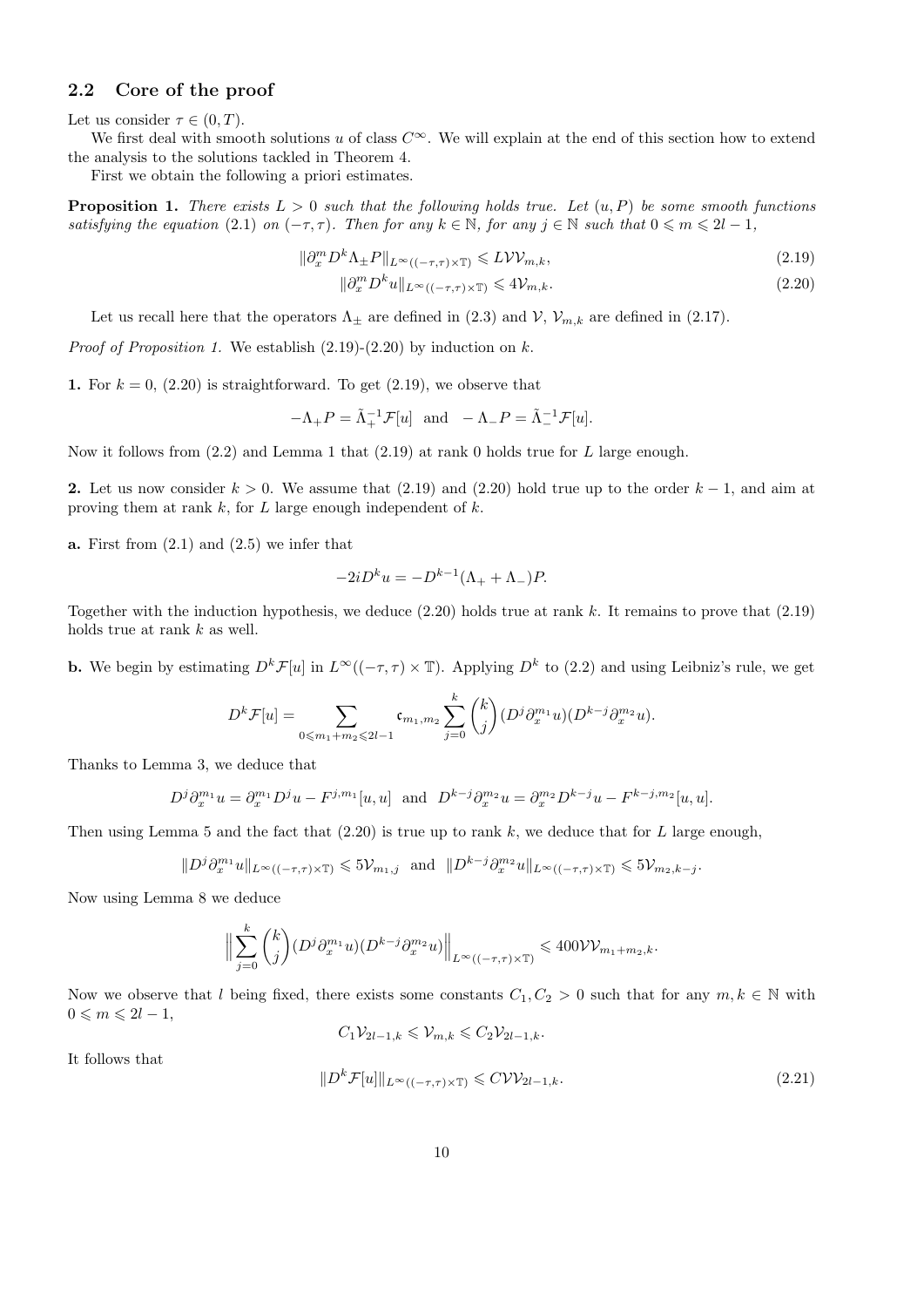**c.** Next we estimate  $\tilde{\Lambda}_{\pm} D^k \Lambda_{\pm} P$  in  $L^{\infty}((-\tau,\tau) \times \mathbb{T})$ . Applying  $D^k$  to the second equation in (2.1) and using the relations in (2.5), we dget

$$
D^{k}AP = D^{k}\tilde{\Lambda}_{\pm}\Lambda_{\pm}P = D^{k}\mathcal{F}[u].
$$

Now, with the identity (2.4) and Lemma 3 we deduce

$$
\tilde{\Lambda}_{\pm}D^k\Lambda_{\pm}P = D^k\mathcal{F}[u] + \sum_{0 \le m \le 2l-1} d_m F^{k,m}[u, \Lambda_{\pm}P].
$$
\n(2.22)

The first term in the right hand side of  $(2.22)$  was estimated in  $(2.21)$ . To estimate the second one we use Lemma 7 and modify again  $\gamma$  to get

$$
\|F^{k,m}[u,\Lambda_\pm P]\|_{L^\infty((-\tau,\tau)\times\mathbb{T})}\leqslant \gamma(L)L\mathcal{V}\mathcal{V}_{m,k}.
$$

Thus, modifying again  $\gamma(L)$ , we get

$$
\|\tilde{\Lambda}_{\pm}D^k\Lambda_{\pm}P\|_{L^{\infty}((-\tau,\tau)\times\mathbb{T})}\leqslant\gamma(L)L\mathcal{W}_{2l-1,k}.
$$

d. Finally we use Lemma 1, and deduce that

$$
||D^k \Lambda_{\pm} P||_{L^{\infty}(-\tau,\tau;W^{2l-1}(\mathbb{T}))} \leqslant C\gamma(L)L\mathcal{V}\mathcal{V}_{2l-1,k}.
$$

We choose L large enough to absorb the constant C (independently of k) and deduce that  $(2.19)$  holds up to order k. The proof of Proposition 1 is over.  $\Box$ 

End of the proof of Theorem 2. We still suppose in a first time that u is smooth. Now from the definition of  $\xi$ we infer that

$$
\partial_t^{k+1}\xi(t,x) = D^k u(t,\xi(t,x)).
$$

As mentioned above, the proof of Theorem 3 provides that the flow  $\xi$  is  $C^1$  over  $(-\tau, \tau)$  with values in  $W^{2l-1,\infty}(\mathbb{T})$ . Thus we infer the following estimates for the flow map: there exists  $L > 0$  such that for any  $k \in \mathbb{N}$ ,

$$
\|\partial_t^{k+1}\xi\|_{L^{\infty}(-\tau,\tau;W^{2l-1,\infty}(\mathbb{T}))} \leq \frac{k!L^k}{(k+1)^2} \|u\|_{L^{\infty}(-\tau,\tau;W^{2l-1,\infty}(\mathbb{T}))}^{k+1}.
$$
\n(2.23)

(One can again choose L large enough to absorb the constants depending on  $m$ .) In particular this yields the analyticity in time of  $\xi$  in the case where u is a  $C^{\infty}$  solution.

Let us finally briefly explain how to deduce the result for the general flows considered in Theorem 4. Let  $u_0$  be in  $W^{2l-1,\infty}(\mathbb{T})$ . By convolution there exists a sequence of smooth functions  $(u_0^n)_{n\in\mathbb{N}}$  which satisfies  $||u_0^n||_{W^{2l-1,\infty}(\mathbb{T})} \le ||u_0||_{W^{2l-1,\infty}(\mathbb{T})}$  and converges to  $u_0$  in  $H^{2l-1}(\mathbb{T})$ .

To these initial data  $u_0^n$  one associates the corresponding smooth flows  $(\xi_n)_{n\in\mathbb{N}}$  for which the previous analysis can be applied. In particular the estimates (2.23) hold true when one substitutes  $\xi_n$  instead of  $\xi$  in the right hand side. But due to the convergence of  $u_0^n$  to  $u_0$  in  $H^{2l-1}(\mathbb{T})$ , we deduce with (1.11) that the corresponding solutions  $u^n$  converge to the limit solution u in  $C([-\tau, \tau], W^{2l-1,\infty}(\mathbb{T}))$ . It follows that the flows  $(\xi_n)_{n\in\mathbb{N}}$  converge uniformly to  $\xi$  (locally in time). Hence passing to the limit when  $n \to +\infty$  we obtain that  $\xi$  satisfies the estimates (2.23) as well, and consequently belongs to the space  $C^{\omega}((-T,T), W^{2l-1,\infty}(T))$  of the analytic functions from  $(-T, T)$  to  $W^{2l-1,\infty}(\mathbb{T})$ . This concludes the proof of Theorem 2.  $\Box$ 

## 3 A concluding remark

The Camassa-Holm equation possesses solutions of a soliton type, which, because of their shape (at the peak, the derivative is discontinuous), have been given the name of peakons. When the equation is set on the whole line, a single peakon is given by

$$
u_c(t, x) = ce^{-|x - ct|},
$$
\n(3.1)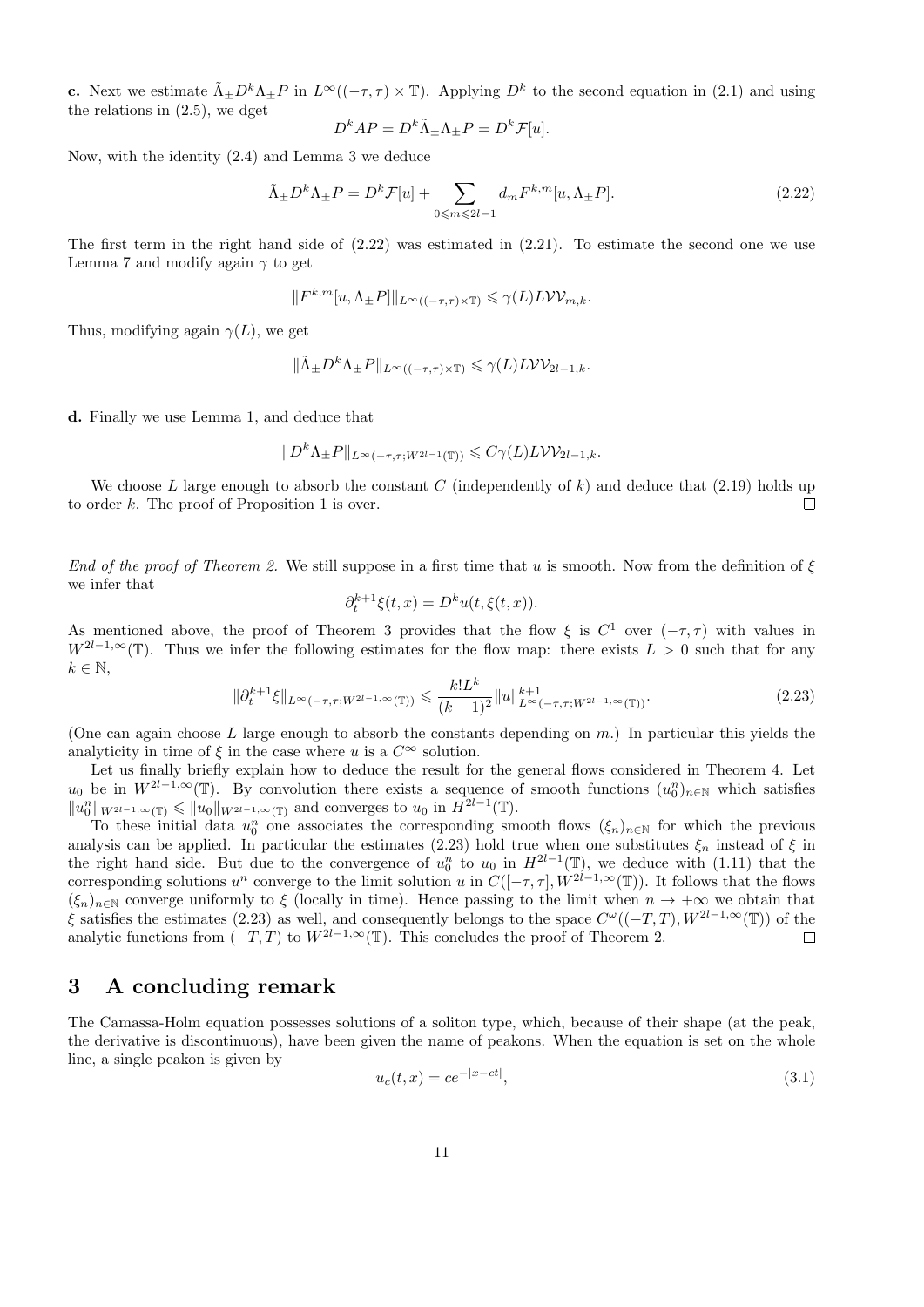with  $c > 0$ , whereas it is called an antipeakon when  $c < 0$ . The traveling speed is then equal to the height of the peak. By taking a linear combination of peakons one obtains what is called a multipeakon solution.

$$
u(t,x) = \sum_{i=1}^{n} p_i(t)e^{-|x-q_i(t)|}.
$$
\n(3.2)

Then the positions  $q(t) := (q_i(t))_{1 \leq i \leq n}$  and the amplitudes  $p(t) := (p_i(t))_{1 \leq i \leq n}$  of the crests are determined in a non-linear fashion by the interaction. Actually plugging the ansatz (3.2) into Eq. (1.2) we obtain the following system of ordinary differential equations:

$$
\dot{q}_i = \sum_{m=1}^n p_j e^{-|q_i - q_j|}, \quad \dot{p}_i = \frac{1}{2} \sum_{j=1}^n p_i p_j \text{sign}(q_i - q_j) e^{-|q_i - q_j|}.
$$
\n(3.3)

When u is given by the ansatz  $(3.2)$ , then m, defined in  $(1.3)$ , is equal to the following combination of Dirac masses:

$$
m = \sum_{i=1}^{n} 2p_i(t)\delta_{q_i(t)}
$$
\n(3.4)

and therefore the energy defined in (1.5) is given by

$$
||u||_{H^1(\mathbb{R})}^2 = 2 \sum_{1 \le i,j \le n} p_i(t)p_j(t)e^{-|q_i(t) - q_j(t)|}.
$$
\n(3.5)

Since the energy is time-independant we obtain that the system (3.3) reads

$$
\dot{q}_i = \partial_{p_i} \mathcal{H}, \quad \dot{p}_i = -\partial_{q_i} \mathcal{H}, \tag{3.6}
$$

with Hamiltonian

$$
\mathcal{H}(p,q) := \frac{1}{2} \sum_{1 \le i,j \le n} p_i(t) p_j(t) e^{-|q_i(t) - q_j(t)|}, \tag{3.7}
$$

It is straightforward that solutions of (3.3) are analytic with respect to time up to the first collision.

Higher peakons move faster than the smaller ones, and when a higher peakon overtakes a smaller, there is an exchange of mass, but no wave breaking takes place, in the sense that the solution remains Lipschitz. Furthermore, the  $q_i(t)$  remain distinct. However, if some of the  $p_i(0)$  have some opposite signs, for instance when one peakon and one antipeakon meet, wave breaking may occur.

The problem of continuation beyond wave breaking was recently considered by Bressan and Constantin [3] improving earlier results on the  $H^1$  theory (see the introduction of [3] for more about the history of this theory). They reformulated the Camassa-Holm equation as a system of ordinary differential equations taking values in a Banach space. This formulation allowed them to continue the solution beyond the collision time, giving a global conservative solution for which the energy is conserved for almost all times. Holden and Reynaud proceed in the same way but with a different set of variables which simply corresponds to the transformation between Eulerian and Lagrangian coordinates see [22, 21]. In the context of peakon-antipeakon collisions they considered the solution where the peakons and antipeakons "passed through each other". Local existence of the ODE system is obtained by a contraction argument. Furthermore, their clever reformulation allows for a global solution where all singularities disappear. Going back to the original function  $u$ , one obtains a global solution of the Camassa-Holm equation. In addition to the solution u, one includes a family of non-negative Radon measures  $\mu_t$  with density  $(u + u_x^2)dx$  with respect to the Lebesgue measure. The pair  $(u, \mu_t)$  is associated to a continuous semigroup and in particular, one has uniqueness and stability. Very recently, Bressan and Fonte [4] constructed a semi-group of conservative solutions for the Camassa-Holm equation which is continuous with respect to a distance J, defined in term of a optimal transportation problem, which is intermediate between  $H^1$  and  $L^1$ . The semi-group is actually constructed as the uniform limit of multi-peakon solutions.

The investigation of the explicit example of the collision of a peakon and of an antisymmetric antipeakon reveals that the analyticity of the trajectories of the crests still holds even through the collision if one selects the conservative scenario after the collision with an appropriate labelling. Indeed if one look at the collision at  $(t, x) = (0, 0)$  of a peakon  $p_1(t)e^{-|x-q_1(t)|}$  with  $p_1(t), q'_1(t) \rightarrow c_1$  when  $t \rightarrow -\infty$  and of an antipeakon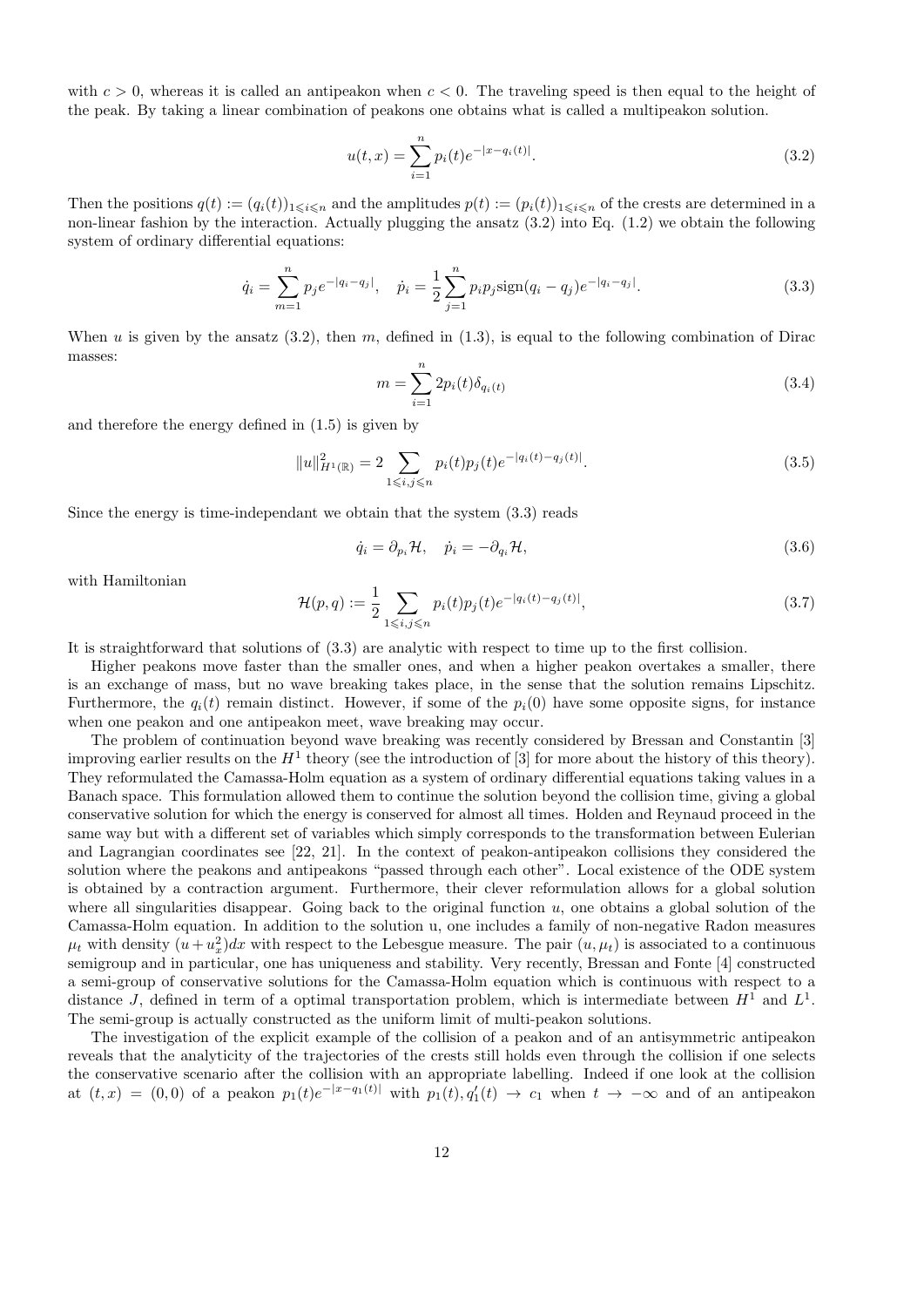$p_2(t)e^{-|x-q_2(t)|}$  with  $p_2(t), q_2'(t) \to c_2$  when  $t \to -\infty$ , for some  $c_1 > 0$ ,  $c_2 < 0$ , then one has to glue together the trajectories

$$
q_1(t) = \ln\left(\frac{c_1 - c_2}{c_1 e^{-c_1 t} - c_2 e^{-c_2 t}}\right), \quad q_2(t) = -\ln\left(\frac{c_1 - c_2}{c_1 e^{c_1 t} - c_2 e^{c_2 t}}\right),
$$

for  $t < 0$  with some trajectories of the form

$$
\tilde{q}_1(t) = \ln\left(\frac{\tilde{c}_1 - \tilde{c}_2}{\tilde{c}_1 e^{-\tilde{c}_1 t} - \tilde{c}_2 e^{-\tilde{c}_2 t}}\right), \quad \tilde{q}_2(t) = -\ln\left(\frac{\tilde{c}_1 - \tilde{c}_2}{\tilde{c}_1 e^{\tilde{c}_1 t} - \tilde{c}_2 e^{\tilde{c}_2 t}}\right),
$$

for  $t > 0$ . If one looks for the solutions which verify that  $\int_{\mathbb{R}} u(t, y) dy$  and  $||u(t, \cdot)||_{H^1(\mathbb{R})}$  are time independent, then one must have  $\{\tilde{c}_1, \tilde{c}_2\} = \{c_1, c_2\}$ , that is, with the arbitrary choice that  $\tilde{c}_1 < \tilde{c}_2$ ,  $\tilde{c}_1 = c_1$ ,  $\tilde{c}_2 = c_2$ . It then remains to choose if one prolongs  $(q_1(t), q_2(t))_{t<0}$  by  $(\tilde{q}_1(t), \tilde{q}_2(t))_{t>0}$  or  $(\tilde{q}_2(t), \tilde{q}_1(t))_{t>0}$ . Yet since  $\lim_{t\to 0^-} q_1''(t) = c_1c_2$  and  $\lim_{t\to 0^+} \tilde{q}_2''(t) = -c_1c_2$ , the only choice which yields analytic trajectories for t running over the full line is the first one.

It should be therefore interesting to determine whether Theorem 2 could be extended to the  $H^1$  conservative theory or not. Let us stress here that Theorem 1 contains the case of the periodic counterpart of the peakon given in (3.1) : the so-called periodic peakons which are of the form

$$
u_{\gamma}(t,x) = \gamma \sum_{n \in \mathbb{Z}} e^{-|x+n-ct|}, \tag{3.8}
$$

where  $\gamma$  is chosen in such a way that the height of the crest of the peakon is the same as the speed of the crest, that is such that  $u_{\gamma}(t, ct) = c$  (cf. [17, Section 2.1]).

## Appendix. Proof of Theorem 3

In this appendix we give a sketch of proof of Theorem 3. We will follow closely the method of [17].

**Definition 1.** Let us define  $\mathcal{D}_l$  the Banach manifold given by the union of the following two charts:

$$
\mathcal{U}_0 := \{ \xi(x) = x + f(x) / f \in W^{2l-1,\infty}(\mathbb{T}) : |f(0)| < 1/2, \text{essinf } f' > -1 \},
$$
  

$$
\mathcal{U}_l := \{ \xi(x) = x + f(x) / f \in W^{2l-1,\infty}(\mathbb{T}) : 0 < f(0) < 1, \text{essinf } f' > -1 \}.
$$

Let us introduce here a few notations. We denote by  $R_{\xi}v$  the right translation  $v \circ \xi$  of v by  $\xi$  and by  $P_{\xi}$  the conjugate  $R_{\xi}PR_{\xi-1}$  of a nonlinear operator P. We also define the directional derivative of  $P_{\xi}$  in direction w as follows: let  $t \mapsto \xi_t$  be a  $C^1$ -path with values in  $\mathcal{D}_l$  such that  $\xi_0 = \xi$  and  $(\frac{d}{dt}\xi_t)|_{t=0} = w$ . Then we define the directional derivative

$$
D_w P_{\xi}(f) := \frac{d}{dt}|_{t=0}(P_{\xi_t}f).
$$

We introduce

$$
f(\xi, v) := -\left(A^{-1}\partial_x \mathcal{F}_l\right)_{\xi}[v] = -(A^{-1}\partial_x)_{\xi}h, \text{ with } h := (\mathcal{F})_{\xi}[v].
$$

It is sufficient to prove that f is  $C^1$  in a neighborhood of  $(Id, 0)$  in  $\mathcal{D}_l \times W^{2l-1,\infty}(\mathbb{T})$  (see [17, Theorem 2]). Then by scaling properties we can infer that the ODE Cauchy problem

$$
(\xi, v)'(t) = (v, f(\xi, v)), \quad (\xi, v)(0) = (Id, u_0),
$$

admits a local-in-time solution in  $\mathcal{D}_l \times W^{2l-1,\infty}(\mathbb{T})$  for any  $u_0 \in W^{2l-1,\infty}(\mathbb{T})$ . Since

$$
A^{-1}\partial_x = 2i(\tilde{\Lambda}_+ + \tilde{\Lambda}_{l,-}),
$$

this follows from the two next propositions.

**Proposition 2.** Let  $\xi_0 \in \mathbb{C} \setminus 2\pi\mathbb{Z}$  and  $j \in \mathbb{N}$ . Then the mapping

$$
\xi \in \mathcal{D}_l \mapsto (-i\partial_x - \xi_0)_{\xi}^{-1} \in \mathcal{L}(W^{j-1,\infty}(\mathbb{T}), W^{j,\infty}(\mathbb{T}))
$$

is of class  $C^1$ .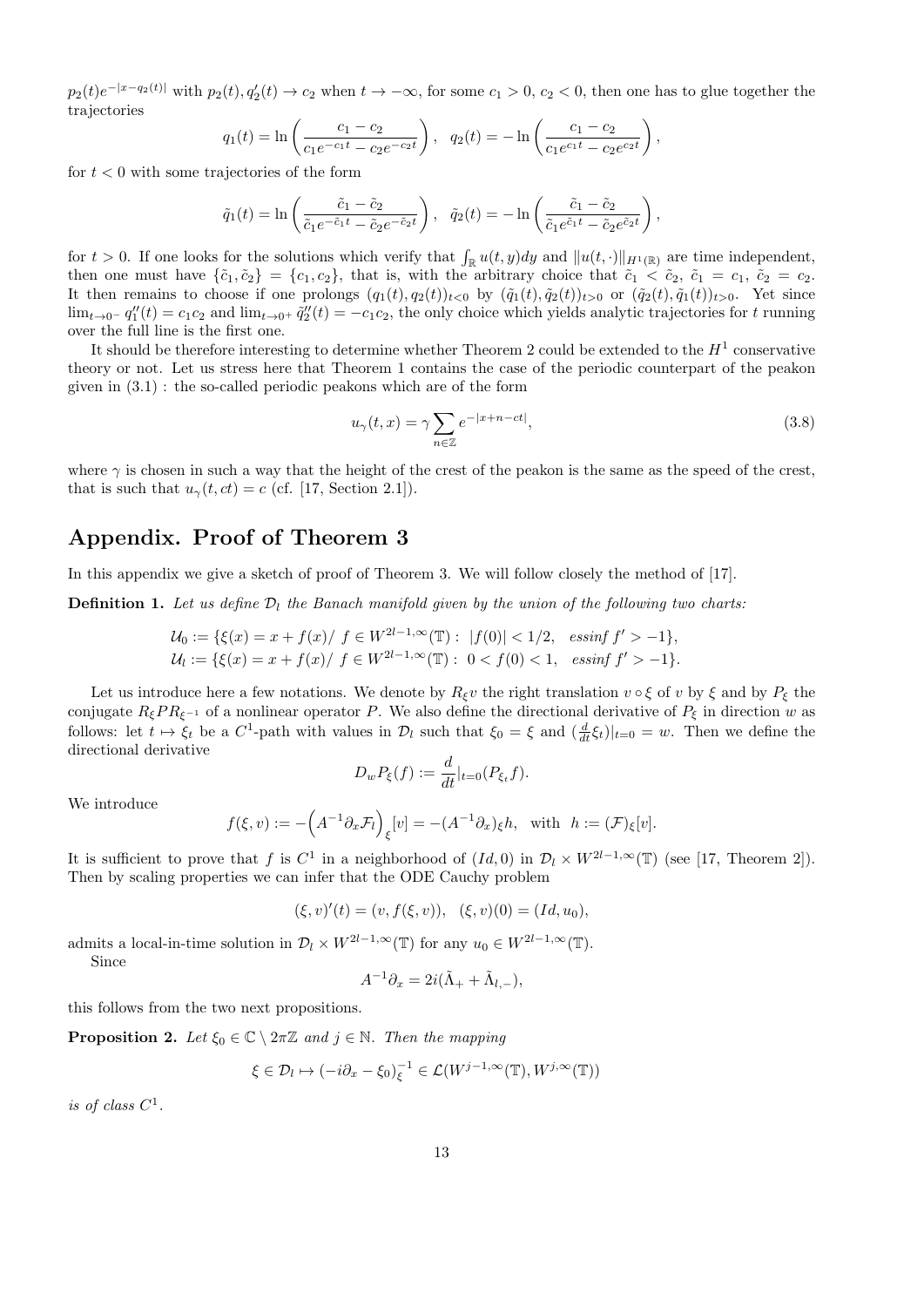This can be proved in the same way as [17, Proposition 3].

**Proposition 3.** The map h is  $C^1$  from  $\mathcal{D}_l \times W^{2l-1,\infty}(\mathbb{T})$  to  $L^{\infty}(\mathbb{T})$ .

Sketch of proof. The proposition follows easily from the formula:

$$
(\partial_x)_{\xi} = \frac{1}{\xi'(x)} \partial_x, \quad D_w(\partial_x)_{\xi} = -\frac{w'}{(\xi'(x))^2} \partial_x,
$$

and from the fact that  $\mathcal{F}_l[u]$  is a differential polynomial in u of order  $2l-1$ . With these formulas, one deduces that  $h(\xi, v)$  is Gâteaux-differentiable, and that the differential is continuous, so that h is indeed of class  $C^1$ .

Once the problem is solved in Lagrangian variables one use the following lemma to deduce the existence part of Theorem 3 by considering  $u(t, x) := v(t, \xi(t, \cdot)^{-1}(x)).$ 

**Lemma 9.** If  $\xi$  is in  $\mathcal{D}_l$  then  $\xi$  is a homeomorphism and  $\xi^{-1}$  is in  $\mathcal{D}_l$ . Moreover the following map

$$
W^{2l-1,\infty}(\mathbb{T}) \times \mathcal{D}_l \to H^{2l-1}(\mathbb{T}), \quad (u,\xi) \mapsto u \circ \xi,
$$

is continuous.

The previous lemma simply follows from Faà di Bruno's formula. Note that the uniqueness in Eulerian variables is inferred from the one in Lagrangian variables, cf. [17, Proposition 5].

Acknowledgements. The authors are partially supported by the Agence Nationale de la Recherche, Project CISIFS, grant ANR-09-BLAN-0213-02. They wish to thank Raphaël Danchin for useful discussions.

### References

- [1] V. I. Arnold. Sur la géométrie différentielle des groupes de Lie de dimension infinie et ses applications à l'hydrodynamique des fluides parfaits. Ann. Inst. Fourier (Grenoble) 16 (1966), fasc. 1, 319–361.
- [2] L. Brandolese. Breakdown for the Camassa–Holm equation using decay criteria and persistence in weighted spaces. Int. Math. Res. Not., to appear. doi:10.1093/imrn/rnr218
- [3] A. Bressan and A. Constantin. Global dissipative solutions of the Camassa-Holm equation. Anal. Appl.  $(Singap.)$ , 5(1):1–27, 2007.
- [4] A. Bressan and M. Fonte. An optimal transportation metric for solutions of the Camassa-Holm equation. Methods Appl. Anal., 12(2):191–219, 2005.
- [5] R. Camassa and D. D. Holm. An integrable shallow water equation with peaked solitons. Phys. Rev. Lett., 71(11):1661–1664, 1993.
- [6] J.-Y. Chemin. Fluides parfaits incompressibles.  $Ast\acute{e}risque$  230, 1995.
- [7] G. M. Coclite, H. Holden and K. H. Karlsen. Well-posedness of higher-order Camassa-Holm equations. Journal of Differential Equations, 246(3):929–963, 2009.
- [8] A. Constantin and J. Escher. Global existence and blow-up for a shallow water equation. Ann. Scuola Norm. Sup. Pisa Cl. Sci. (4), 26(2):303–328, 1998.
- [9] A. Constantin and J. Escher. Wave breaking for nonlinear nonlocal shallow water equations. Acta Math., 181(2):229–243, 1998.
- [10] A. Constantin and B. Kolev. Geodesic flow on the diffeomorphism group of the circle, Comment. Math. Helv., 78(4):787–804, 2003.
- [11] A. Constantin and B. Koley.  $H^k$  metrics on the diffeomorphism group of the circle, J. Nonlinear Math. Phys., 10(4):424–430, 2003.